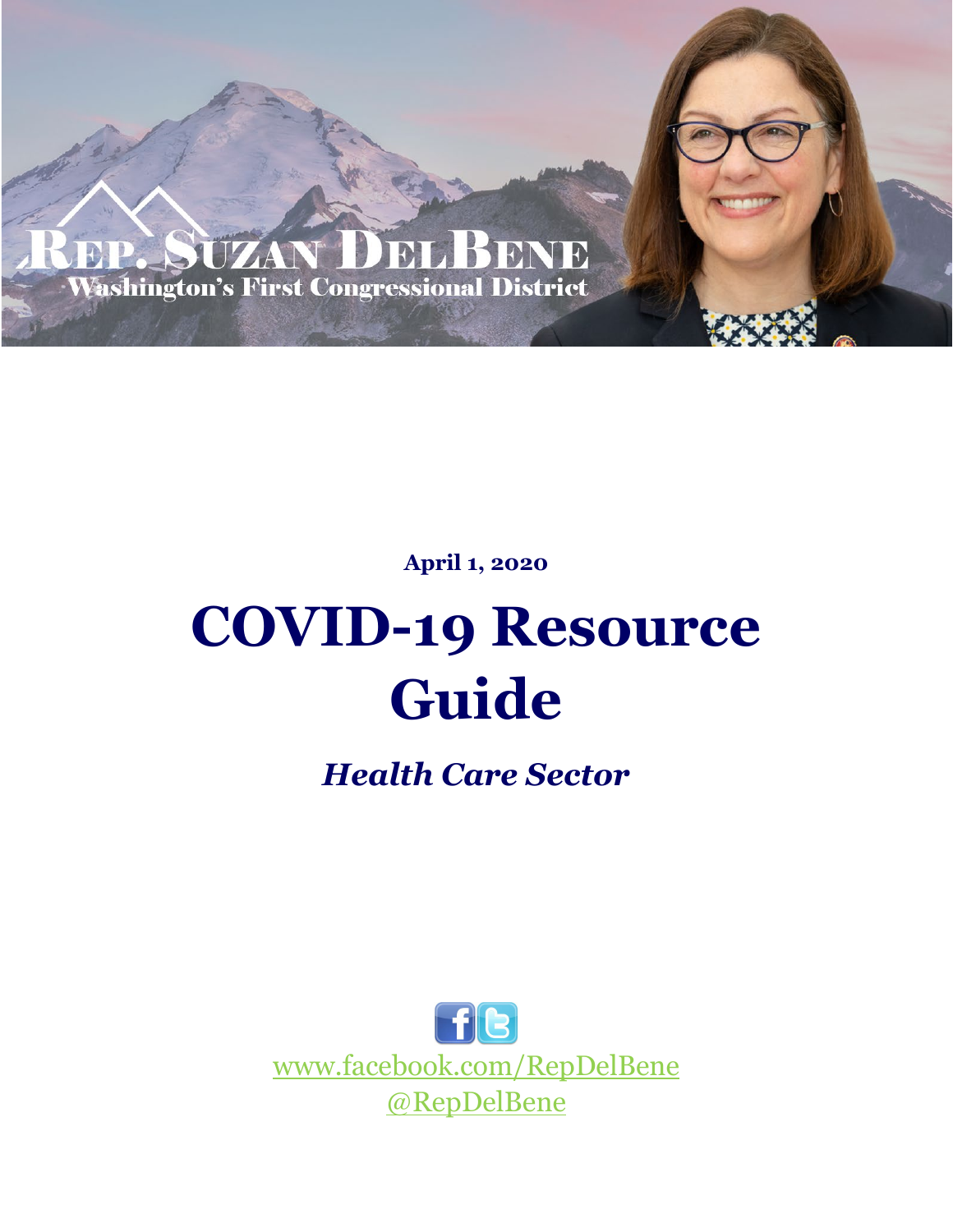

# ••• **A NOTE FROM CONGRESSWOMAN SUZAN DELBENE** •••

The COVID-19 pandemic is the largest public health and economic crisis our state and county have faced in a lifetime. Many people have lost their jobs, kids are out of school, and businesses have closed their doors. This situation requires bold action to provide relief to the most affected and provide a strong recovery.

I want you to know that I'm fighting for you in Congress. Since the beginning of this outbreak, my priorities at the federal level are protecting families, workers, and small businesses, and getting our health care system the resources it needs to save lives.

Congress has now passed three emergency bipartisan funding bills to address this pandemic and provide relief to our communities. This guide contains information about the resources available to health providers and systems impacted by the COVID-19 pandemic. This guide is meant to be reference tool and the information within is not exhaustive. Inside you will find a compilation of existing federal and state resources.

Because the situation is constantly evolving, check my website (delbene.house.gov) or call my office in Bothell at 425-485-0085 for additional assistance.

Please know that my staff and I are here to help. Stay safe and healthy.

Sincerely,

Suzán DelBene  $\mathbb R$ epresentative

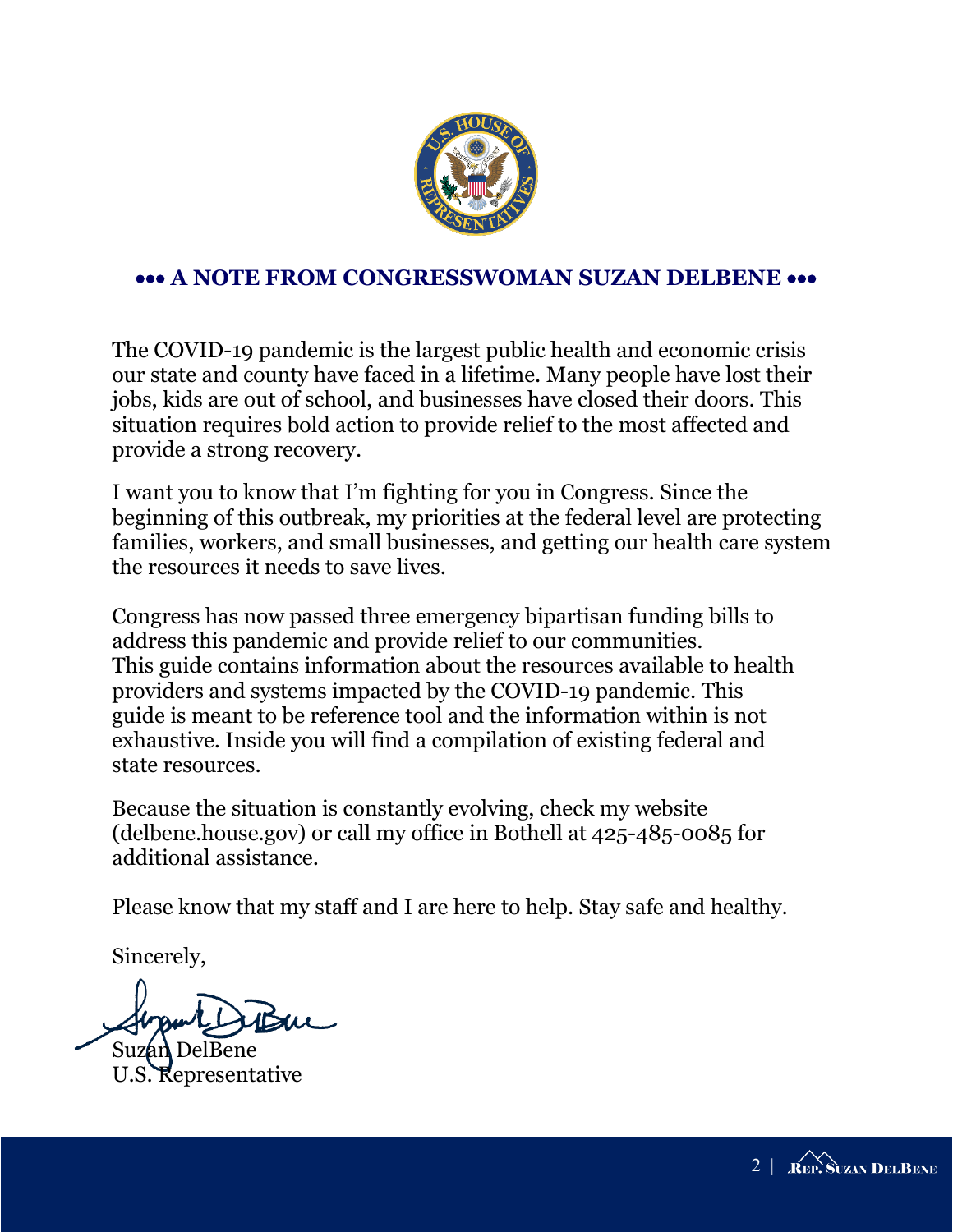# **TABLE OF CONTENTS**

| <b>ADDRESSING ACCESS TO HEALTH CARE FOR COVID-19</b> |  |
|------------------------------------------------------|--|
|                                                      |  |
|                                                      |  |
|                                                      |  |
|                                                      |  |
|                                                      |  |
|                                                      |  |
|                                                      |  |
|                                                      |  |

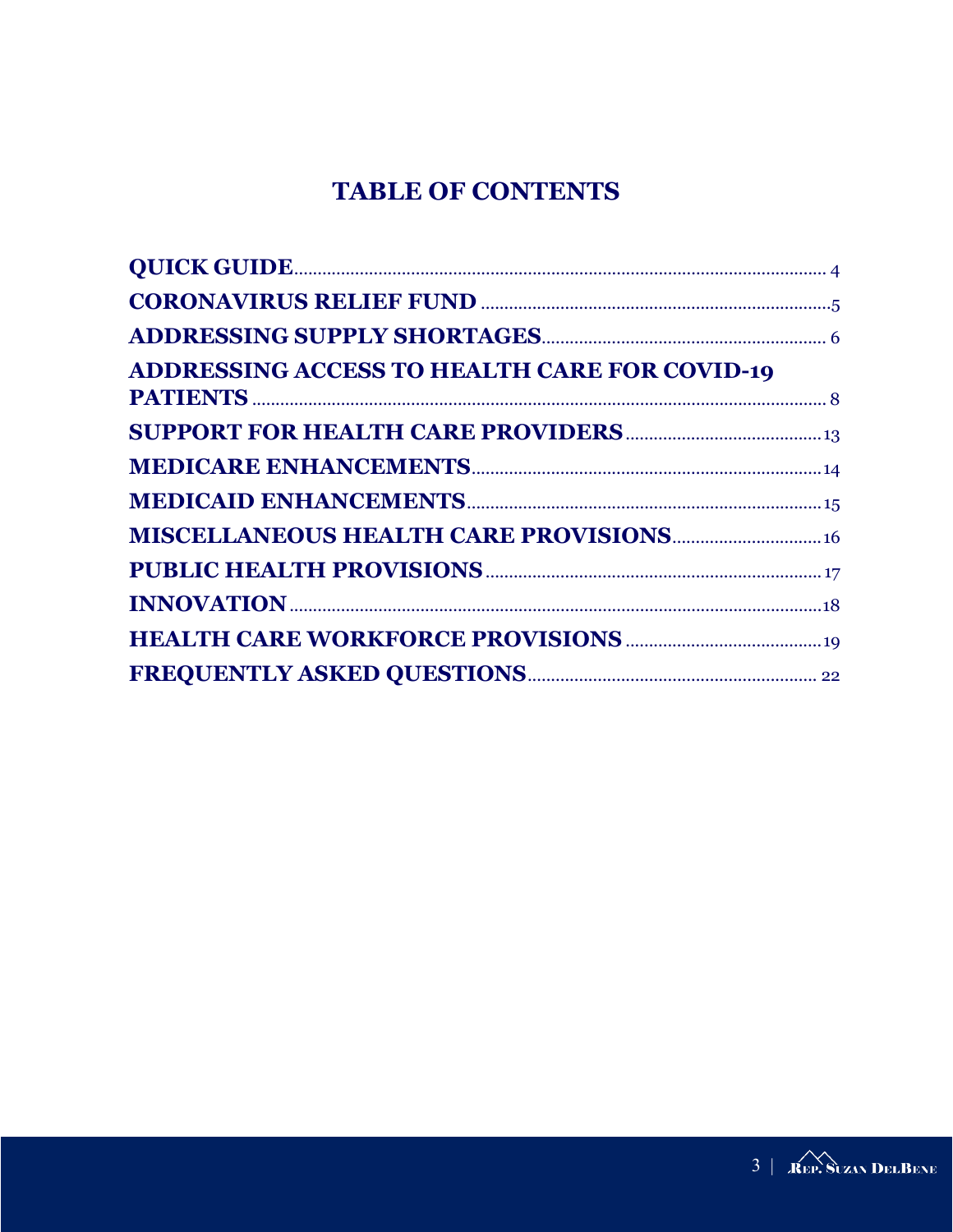# **QUICK GUIDE**

#### **[Congresswoman DelBene's COVID-19 Resource Page](https://delbene.house.gov/constituent-services/covid-19-resources.htm)**

My page on COVID-19 resources is continually updated, and includes information for businesses, workers, nonprofits, and more.

**Washington State:** A comprehensive list of state resources is available on the governor's coronavirus page: [coronavirus.wa.gov](https://coronavirus.wa.gov/)

# **Washington State Employment Security Department (ESD)**

- Visit [http://esd.wa.gov](http://esd.wa.gov/)
- Sign in through [eServices](https://urldefense.proofpoint.com/v2/url?u=https-3A__secure.esd.wa.gov_&d=DwMFAg&c=L93KkjKsAC98uTvC4KvQDdTDRzAeWDDRmG6S3YXllH0&r=JZBZecTdxM694Asx0XzKc6H2P6pOSVm8U2jEQDjurSk&m=ibjGQGJas6dzM-llt9Jw1XZK5OYMVg_qL65laUiWib4&s=0loazR3bA8CJICeiV1IETqEJyslBvl3JAXTm0lEeg0Q&e=)
- Call 800-318-6022\*

**Washington State Health Benefit Exchange:** Information on the WA Exchange's response to COVID-19 can be found here: <https://www.wahbexchange.org/coronavirus-faqs/>

# **IRS information on COVID-19 and Tax Filing:**

<https://www.irs.gov/coronavirus>

**Washington State Department of Health:** DOH's website is the place to go for [the best local information about COVID-19 in Washington state](http://www.doh.wa.gov/coronavirus)

• If you have questions or concerns related to your health, call the state Department of Health at 800-525-0127, and press #.

**Washington State Department of Social and Health Services:** The DSHS website has [information about community programs and eligibility.](https://www.dshs.wa.gov/)

**Washington Department of Financial Institutions:** DFI has a list of [financial resources for consumers](https://dfi.wa.gov/coronavirus-financial-resources) impacted by COVID-19.

For assistance please contact any of my offices, or visit my website at [www.delbene.house.gov](http://www.delbene.house.gov/) 

 $(425)$  485-0085

*Bothell Office: Mount Vernon Office: Washington, DC Office:*  204 W. Montgomery St. 2330 Rayburn HOB Ste 220 Mount Vernon, WA 98273 Washington, DC 20515 Bothell, WA 98021 (360) 416-7879 (202) 225-6311

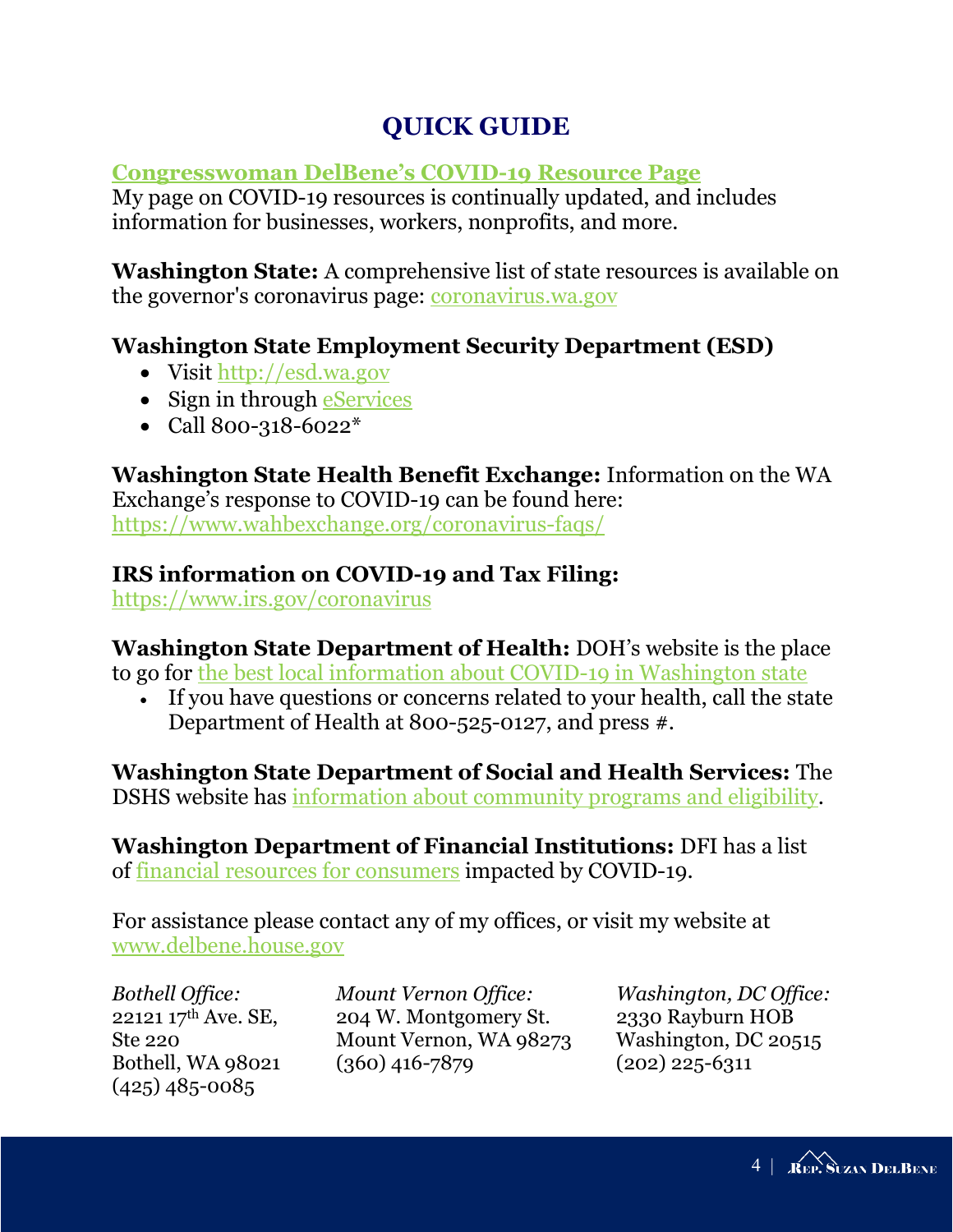# **CORONAVIRUS RELIEF FUND**

## **Section 5001: Coronavirus Relief Fund**

Provides \$150 billion to States, Territories, and Tribal governments to use for expenditures incurred due to the public health emergency with respect to COVID-19 in the face of revenue declines, allocated by population proportions, with a minimum of \$1.25 billion for states with relatively small populations.

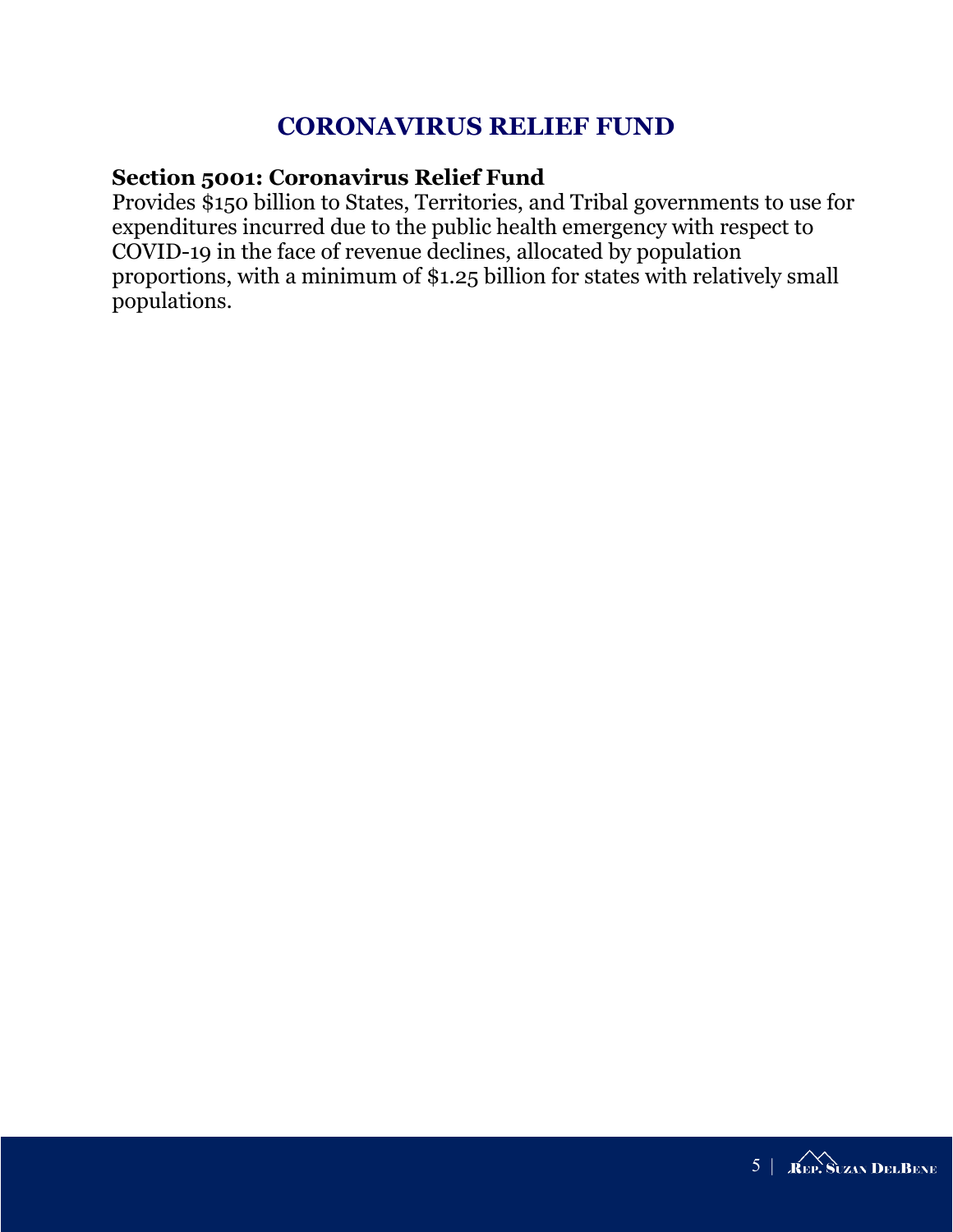# **ADDRESSING SUPPLY SHORTAGES**

# *Medical Product Supplies*

#### **Section 3101: National Academies report on America's medical product supply chain security**

Directs the National Academies to study the manufacturing supply chain of drugs and medical devices and provide Congress with recommendations to strengthen the U.S. manufacturing supply chain.

## **Section 3102: Requiring the strategic national stockpile to include certain types of medical supplies**

Clarifies that the Strategic National Stockpile can stockpile medical supplies, such as the swabs necessary for diagnostic testing for COVID-19.

**Section 3103: Treatment of respiratory protective devices as covered countermeasures** Provides permanent liability protection for manufacturers of personal respiratory protective equipment, such as masks and respirators, in the event of a public health emergency, to incentivize production and distribution.

# *Mitigating Emergency Drug Shortages*

**Section 3111: Prioritize reviews of drug applications; incentives**  Requires the Food and Drug Administration (FDA) to prioritize and expedite the review of drug applications and inspections to prevent or mitigate a drug shortage.

**Section 3112: Additional manufacturer reporting requirements in response to drug shortages** Requires drug manufacturers to submit more information when there is an interruption in supply, including information about active pharmaceutical ingredients, when active pharmaceutical ingredients are the cause of the interruption. Requires manufacturers to maintain contingency plans to ensure back up supply of products. Requires manufacturers to provide information about drug volume.

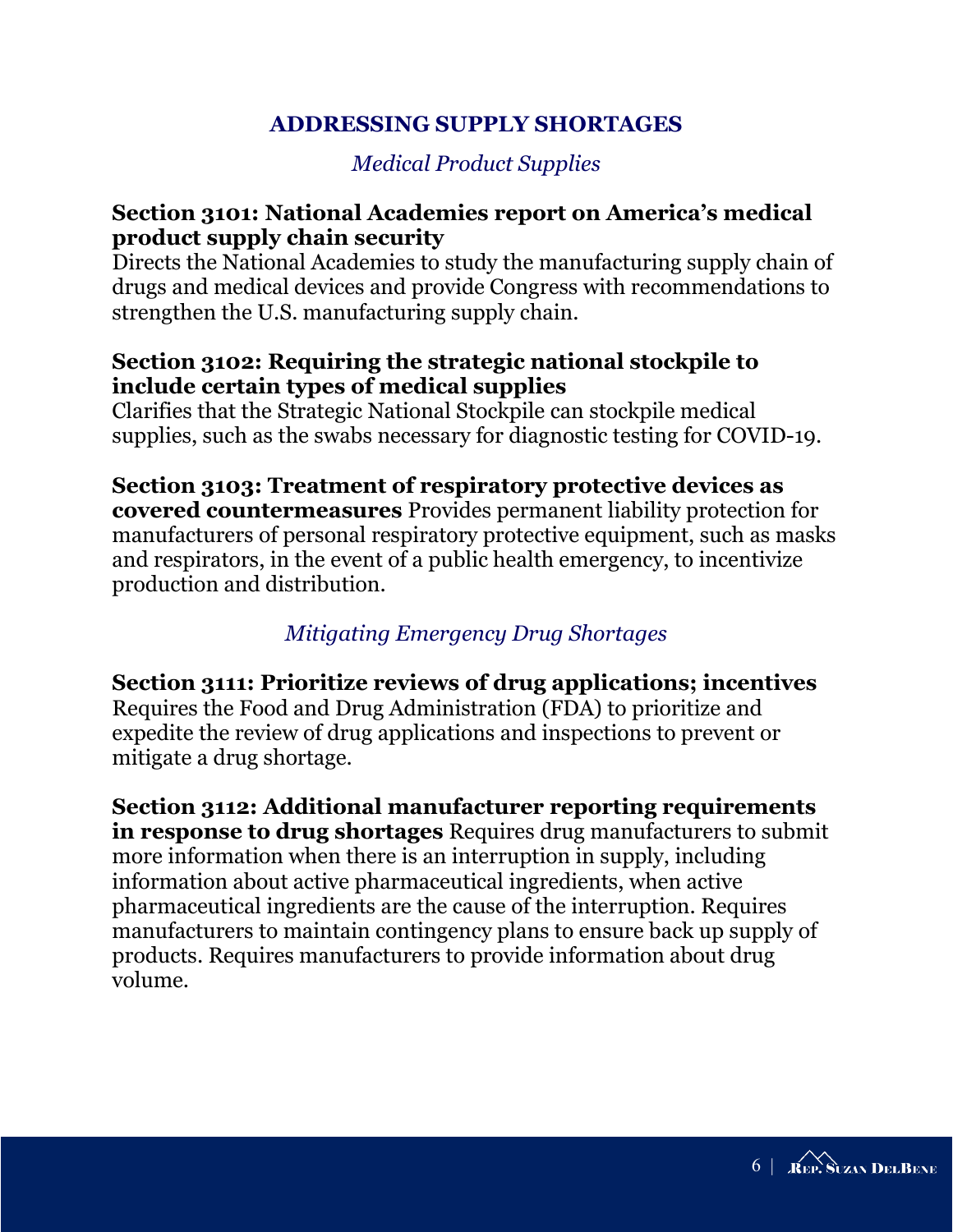## *Preventing Medical Device Shortages*

#### **Section 3121: Discontinuance or interruption in the production of medical devices**

Clarifies that during a public health emergency, a medical device manufacturer is required to submit information about a device shortage or device component shortage upon request of the FDA.

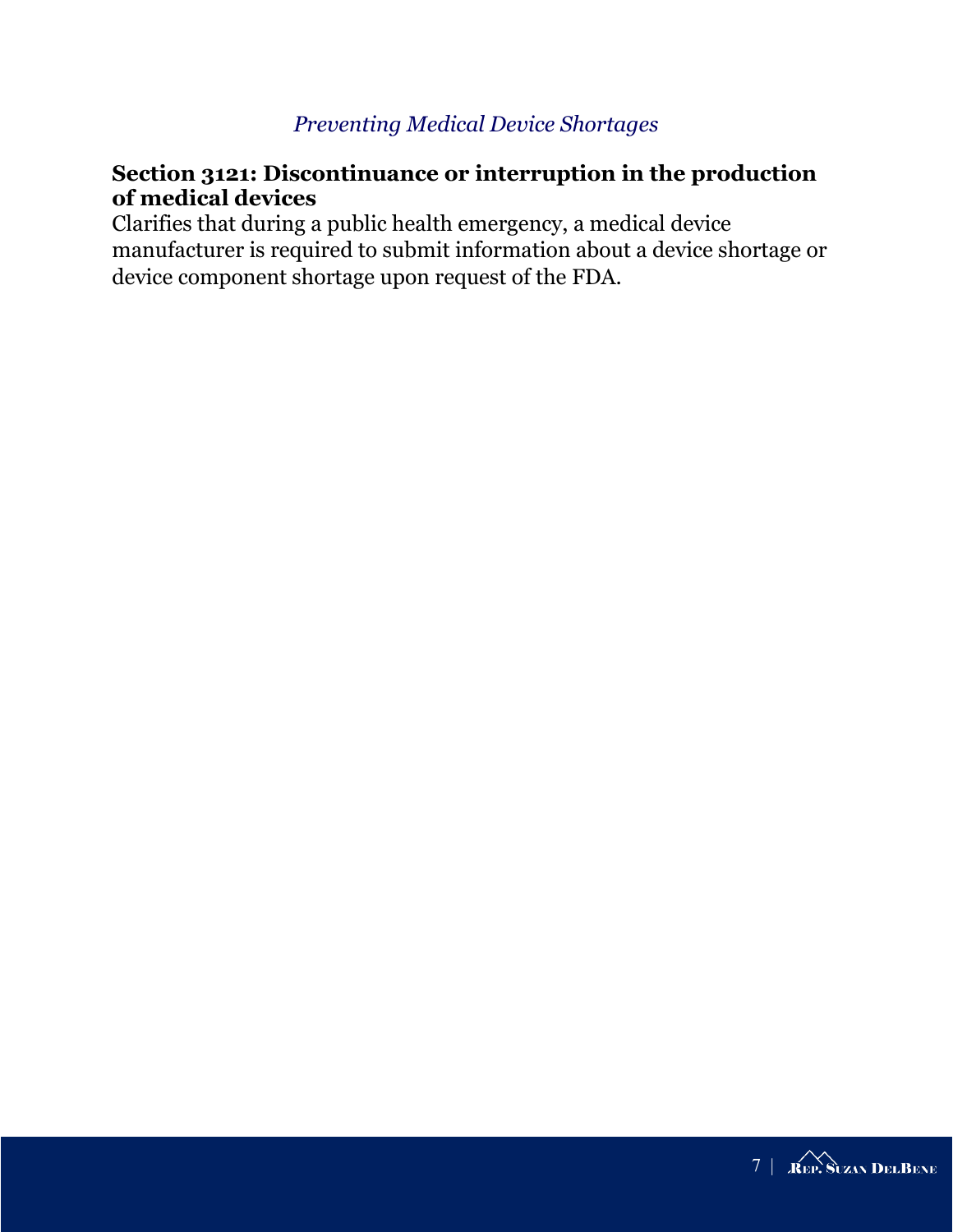# **ADDRESSING ACCESS TO HEALTH CARE FOR COVID-19 PATIENTS**

## *Coverage of Testing and Preventative Services*

## **Section 3201: Coverage of diagnostic testing for COVID-19**

Clarifies that all testing for COVID-19 is to be covered by private insurance plans without cost sharing, including those tests without an EUA by the FDA.

## **Section 3202: Pricing of diagnostic testing**

For COVID-19 testing covered with no cost to patients, requires an insurer to pay either the rate specified in a contract between the provider and the insurer, or, if there is no contract, a cash price posted by the provider.

#### **Section 3203: Rapid coverage of preventive services and vaccines for coronavirus**

Provides free coverage without cost-sharing of a vaccine within 15 days for COVID-19 that has in effect a rating of "A" or "B" in the current recommendations of the United States Preventive Services Task Force or a recommendation from the Advisory Committee on Immunization Practices (ACIP).

# *Expanding Health Care Access*

## **Section 3701: Health Savings Accounts for Telehealth Services**

This section would allow a high-deductible health plan (HDHP) with a health savings account (HSA) to cover telehealth services prior to a patient reaching the deductible, increasing access for patients who may have the COVID-19 virus and protecting other patients from potential exposure.

#### **Section 3702: Over-the-Counter Medical Products without Prescription**

This section would allow patients to use funds in HSAs and Flexible Spending Accounts for the purchase of over-the-counter medical products, including those needed in quarantine and social distancing, without a prescription from a physician.

# **Section 3703: Expanding Medicare Telehealth Flexibilities**

This section would eliminate the requirement in Coronavirus Preparedness and Response Supplemental Appropriations Act of 2020 (Public Law 116-

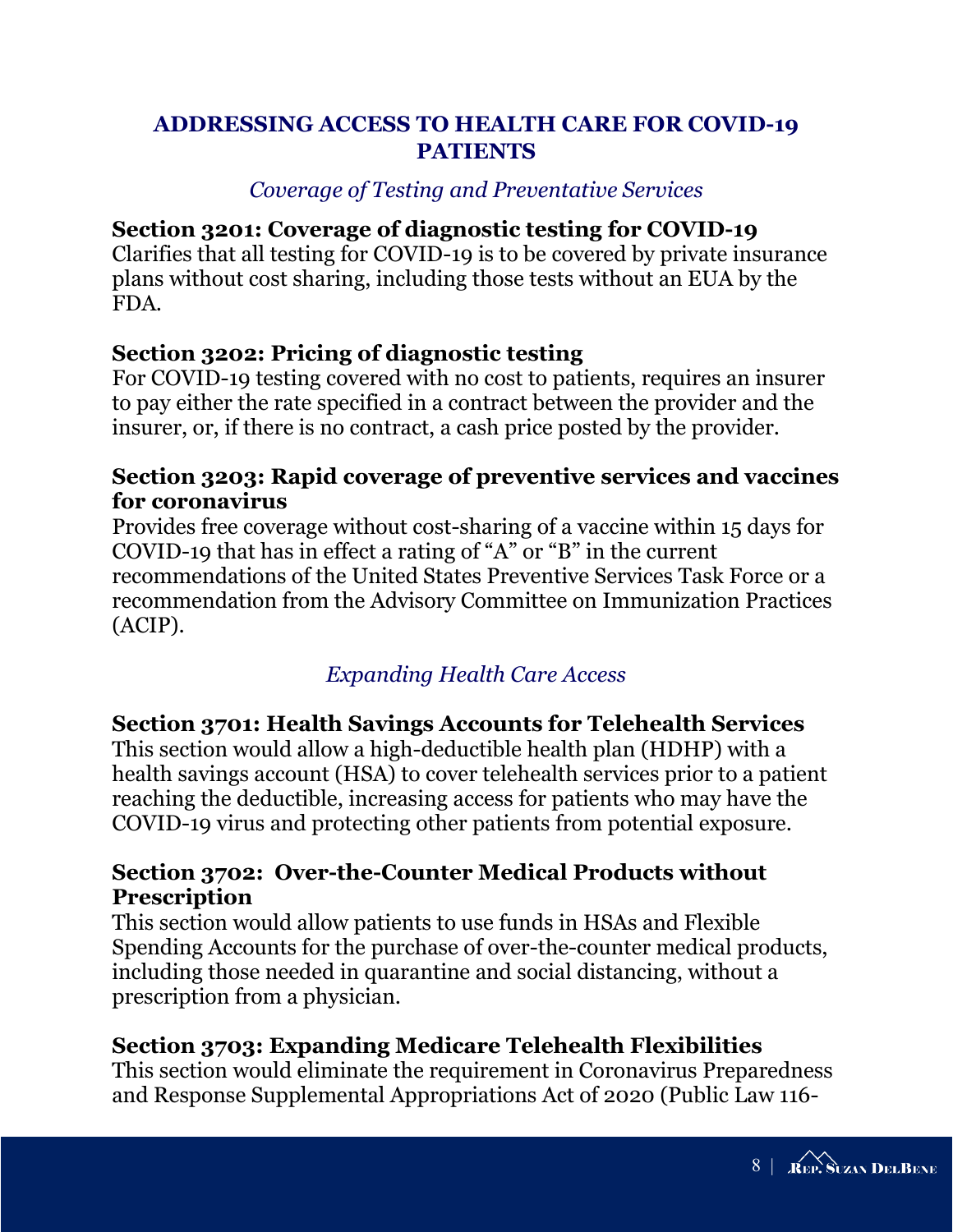123) that limits the Medicare telehealth expansion authority during the COVID-19 emergency period to situations where the physician or other professional has treated the patient in the past three years. This would enable beneficiaries to access telehealth, including in their home, from a broader range of providers, reducing COVID-19 exposure.

# **Section 3704: Allowing Federally Qualified Health Centers and Rural Health Clinics to Furnish Telehealth in Medicare**

This section would allow, during the COVID-19 emergency period, Federally Qualified Health Centers and Rural Health Clinics to serve as a distant site for telehealth consultations. A distant site is where the practitioner is located during the time of the telehealth service. This section would allow FQHCs and RHCs to furnish telehealth services to beneficiaries in their home. Medicare would reimburse for these telehealth services based on payment rates similar to the national average payment rates for comparable telehealth services under the Medicare Physician Fee Schedule. It would also exclude the costs associated with these services from both the FQHC prospective payment system and the RHC all-inclusive rate calculation.

#### **Section 3705. Expanding Medicare Telehealth for Home Dialysis Patients**

This section would eliminate a requirement during the COVID-19 emergency period that a nephrologist conduct some of the required periodic evaluations of a patient on home dialysis face-to-face, allowing these vulnerable beneficiaries to get more care in the safety of their home.

## **Section 3706: Allowing for the Use of Telehealth during the Hospice Care Recertification Process in Medicare**

Under current law, hospice physicians and nurse practitioners cannot conduct recertification encounters using telehealth. This section would allow, during the COVID-19 emergency period, qualified providers to use telehealth technologies in order to fulfill the hospice face-to-face recertification requirement.

## **Section 3707: Encouraging the Use of Telecommunications Systems for Home Health Services in Medicare**

This section would require the Health and Human Services (HHS) to issue clarifying guidance encouraging the use of telecommunications systems, including remote patient monitoring, to furnish home health services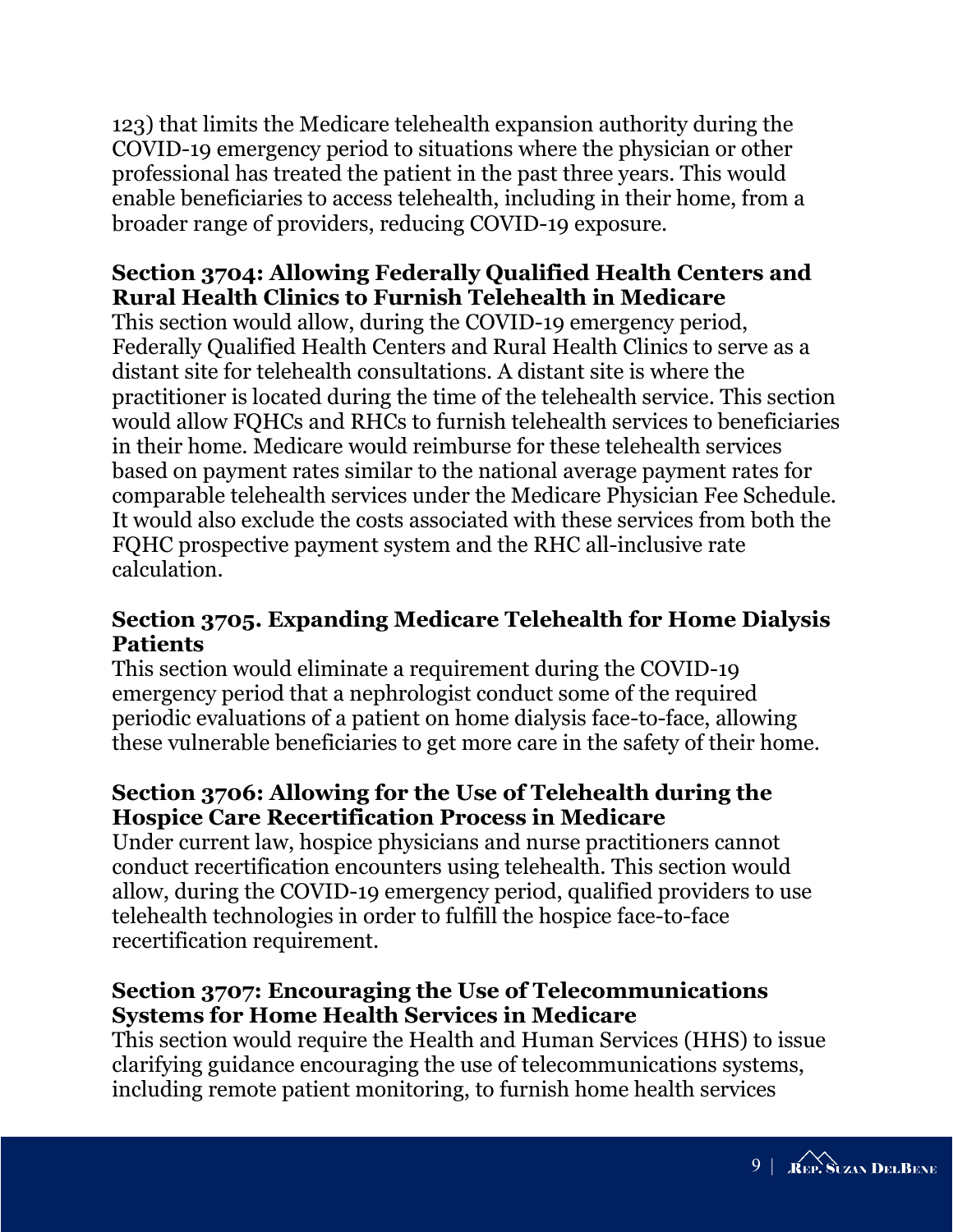consistent with the beneficiary care plan during the COVID-19 emergency period.

# **Section 3708: Enabling Physician Assistants and Nurse Practitioners to Order**

#### **Medicare Home Health Services**

This section would allow physician assistants, nurse practitioners, and other professionals to order home health services for beneficiaries, reducing delays and increasing beneficiary access to care in the safety of their home.

**Section 3709: Increasing Provider Funding through Immediate Medicare Sequester Relief** This section would provide prompt economic assistance to health care providers on the front lines fighting the COVID-19 virus, helping them to furnish needed care to affected patients. Specifically, this section would temporarily lift the Medicare sequester, which reduces payments to providers by 2 percent, from May 1 through December 31, 2020, boosting payments for hospital, physician, nursing home, home health, and other care. The Medicare sequester would be extended by one-year beyond current law to provide immediate relief without worsening Medicare's long-term financial outlook.

## **Section 3710: Medicare Add-on for Inpatient Hospital COVID-19 Patients**

This section would increase the payment that would otherwise be made to a hospital for treating a patient admitted with COVID-19 by 20 percent. It would build on the Centers for Disease Control and Prevention (CDC) decision to expedite use of a COVID-19 diagnosis to enable better surveillance as well as trigger appropriate payment for these complex patients. This add-on payment would be available through the duration of the COVID-19 emergency period.

# **Section 3711: Increasing Medicare Access to Post-Acute Care**

This section would provide acute care hospitals flexibility, during the COVID-19 emergency period, to transfer patients out of their facilities and into alternative care settings in order to prioritize resources needed to treat COVID-19 cases. Specifically, this section would waive the Inpatient Rehabilitation Facility (IRF) 3-hour rule, which requires that a beneficiary be expected to participate in at least 3 hours of intensive rehabilitation at least 5 days per week to be admitted to an IRF. It would allow a Long Term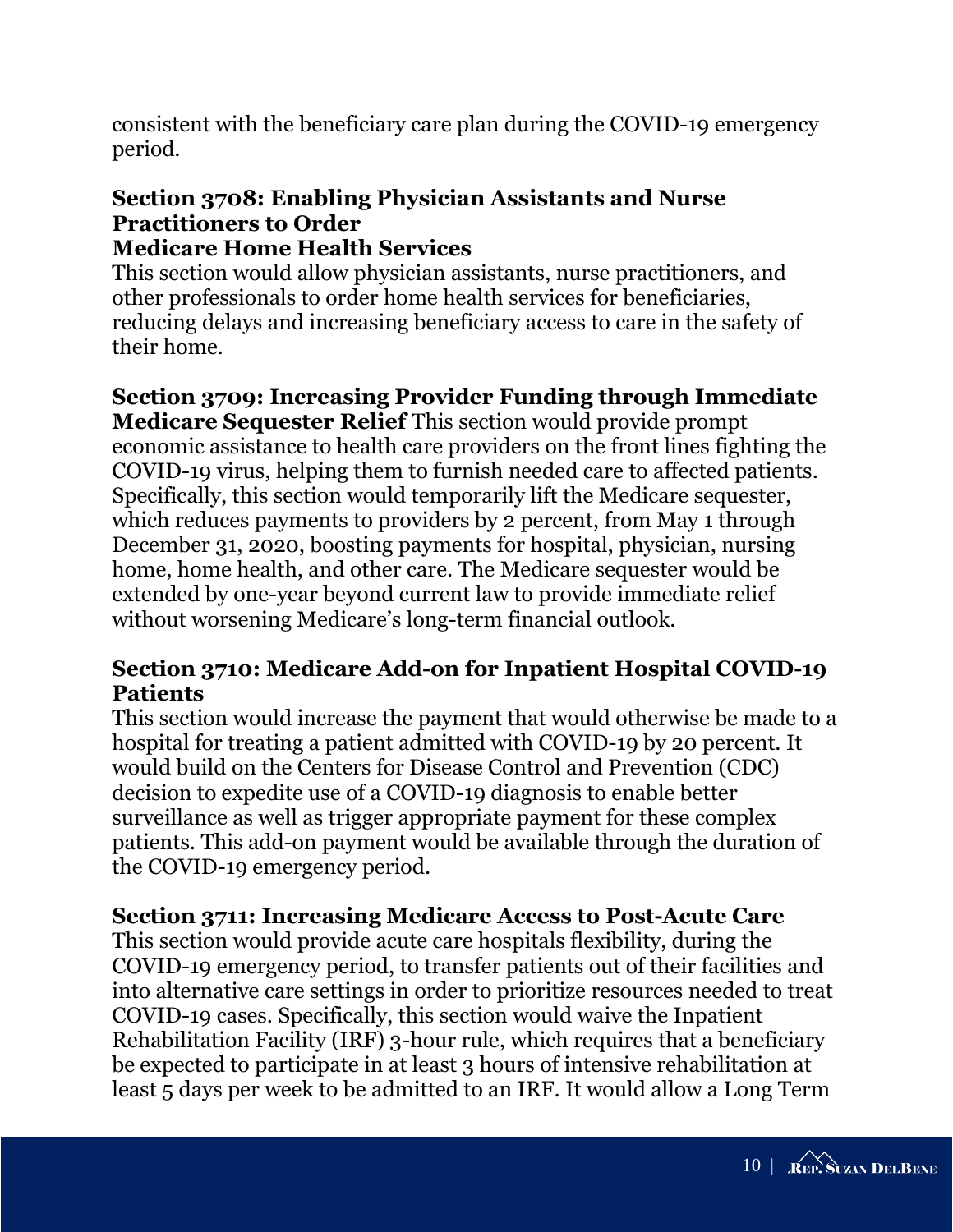Care Hospital (LTCH) to maintain its designation even if more than 50 percent of its cases are less intensive. It would also temporarily pause the current LTCH site-neutral payment methodology.

#### **Section 3712: Preventing Medicare Durable Medical Equipment Payment Reduction**

This section would prevent scheduled reductions in Medicare payments for durable medical equipment, which helps patients transition from hospital to home and remain in their home, through the length of COVID-19 emergency period.

## **Section 3713: Eliminating Medicare Part B Cost-Sharing for the COVID-19 Vaccine**

This section would enable beneficiaries to receive a COVID-19 vaccine in Medicare Part B with no cost-sharing.

# **Section 3714: Allowing Up to 3-Month Fills and Refills of Covered Medicare Part D**

#### **Drugs**

This section would require that Medicare Part D plans provide up to a 90 day supply of a prescription medication if requested by a beneficiary during the COVID-19 emergency period.

#### **Section 3715: Providing Home and Community-based Support Services during Hospital Stays**

This section would allow state Medicaid programs to pay for direct support professionals, caregivers trained to help with activities of daily living, to assist disabled individuals in the hospital to reduce length of stay and free up beds.

# **Section 3716: Clarification Regarding Uninsured Individuals**

This section would clarify a section of the Families First Coronavirus Response Act of 2020 (Public Law 116-127) by ensuring that uninsured individuals can receive a COVID-19 test and related service with no costsharing in any state Medicaid program that elects to offer such enrollment option.

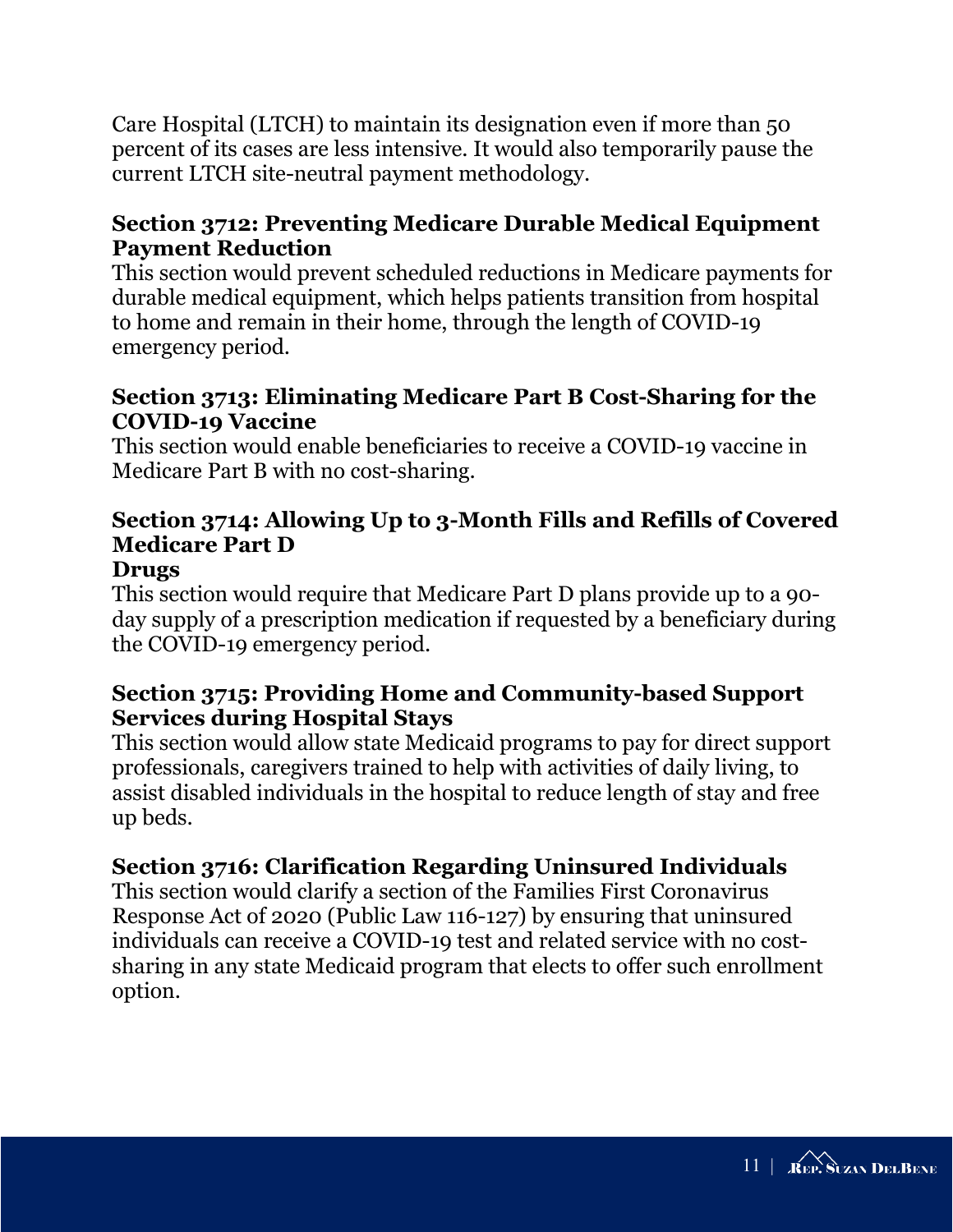# **Section 3717: Clarification Regarding Coverage of Tests**

This section would clarify a section of the Families First Coronavirus Response Act of 2020 (Public Law 116-127) by ensuring that beneficiaries can receive all tests for COVID-19 in Medicare Part B with no cost-sharing.

#### **Section 3718: Preventing Medicare Clinical Laboratory Test Payment Reduction**

This section would prevent scheduled reductions in Medicare payments for clinical diagnostic laboratory tests furnished to beneficiaries in 2021. It would also delay by one year the upcoming reporting period during which laboratories are required to report private payer data.

#### **Section 3719: Providing Hospitals Medicare Advance Payments**

This section would expand, for the duration of the COVID-19 emergency period, an existing Medicare accelerated payment program. Hospitals, especially those facilities in rural and frontier areas, need reliable and stable cash flow to help them maintain an adequate workforce, buy essential supplies, create additional infrastructure, and keep their doors open to care for patients. Specifically, qualified facilities would be able to request up to a six month advanced lump sum or periodic payment. This advanced payment would be based on net reimbursement represented by unbilled discharges or unpaid bills. Most hospital types could elect to receive up to 100 percent of the prior period payments, with Critical Access Hospitals able to receive up to 125 percent. Finally, a qualifying hospital would not be required to start paying down the loan for four months, and would also have at least 12 months to complete repayment without a requirement to pay interest.

#### **Section 3720: Providing State Access to Enhanced Medicaid FMAP**

This section would amend a section of the Families First Coronavirus Response Act of 2020 (Public Law 116-127) to ensure that states are able to receive the Medicaid 6.2 percent FMAP increase.

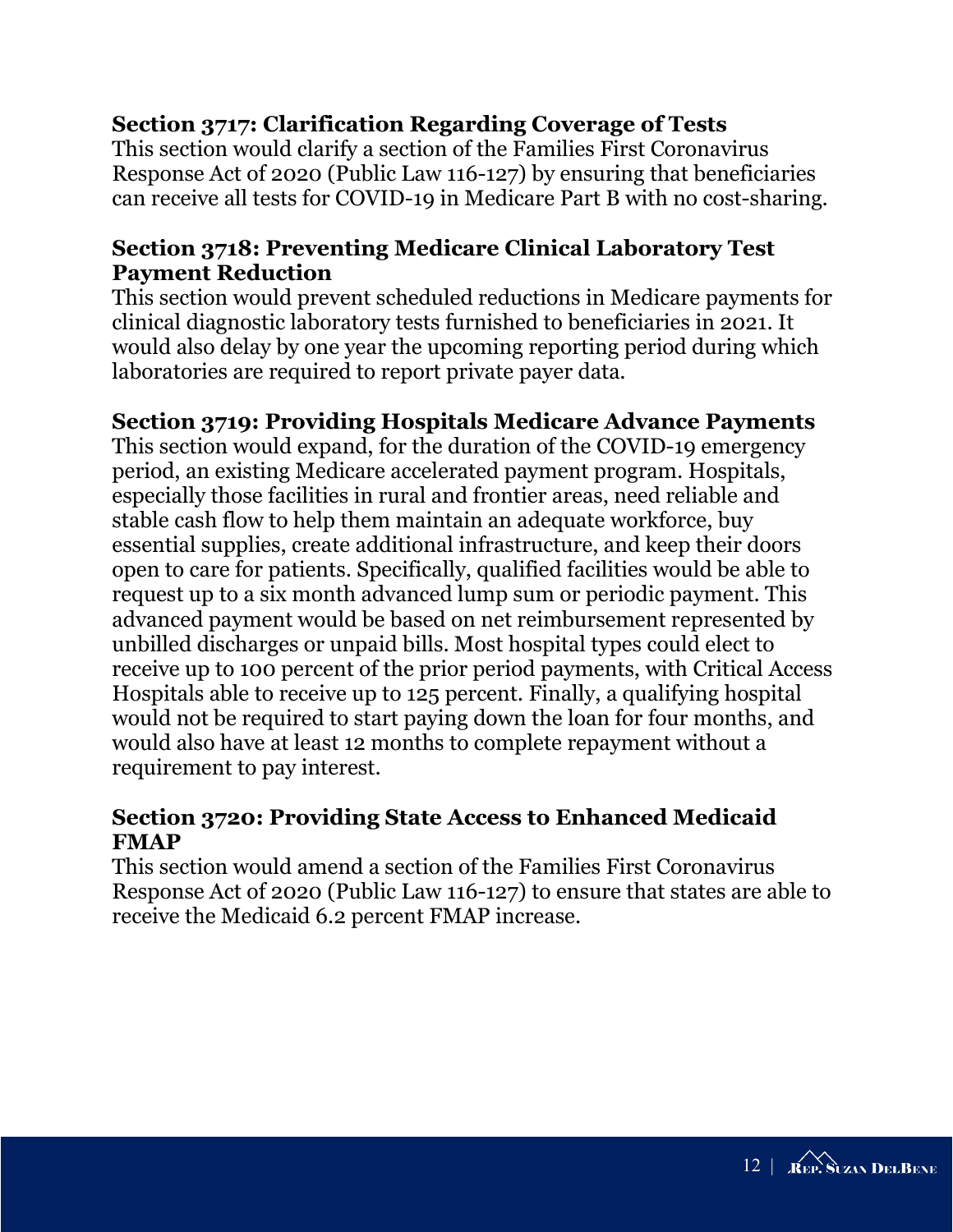# **SUPPORT FOR HEALTH CARE PROVIDERS**

#### **Section 3211: Supplemental awards for health centers**

Provides \$1.32 billion in supplemental funding to community health centers on the front lines of testing and treating patients for COVID-19.

## **Section 3212: Telehealth network and telehealth resource centers grant programs**

Reauthorizes Health Resources and Services Administration (HRSA) grant programs that promote the use of telehealth technologies for health care delivery, education, and health information services. Telehealth offers flexibility for patients with, or at risk of contracting, COVID-19 to access screening or monitoring care while avoiding exposure to others.

#### **Section 3213: Rural health care services outreach, rural health network development, and small health care provider quality improvement grant programs**

Reauthorizes HRSA grant programs to strengthen rural community health by focusing on quality improvement, increasing health care access, coordination of care, and integration of services. Rural residents are disproportionately older and more likely to have a chronic disease, which could increase their risk for more severe illness if they contract COVID19.

## **Section 3214: United States Public Health Service Modernization**

Establishes a Ready Reserve Corps to ensure we have enough trained doctors and nurses to respond to COVID-19 and other public health emergencies.

#### **Section 3215: Limitation on liability for volunteer health care professionals during COVID-19 emergency response**

Makes clear that doctors who provide volunteer medical services during the public health emergency related to COVID-19 have liability protections.

#### **Section 3216: Flexibility for members of National Health Service Corps during emergency period**

Allows the Secretary of Health and Human Services (HHS) to reassign members of the National Health Service Corps to sites close to the one to which they were originally assigned, with the member's agreement, in order to respond to the COVID-19 public health emergency.

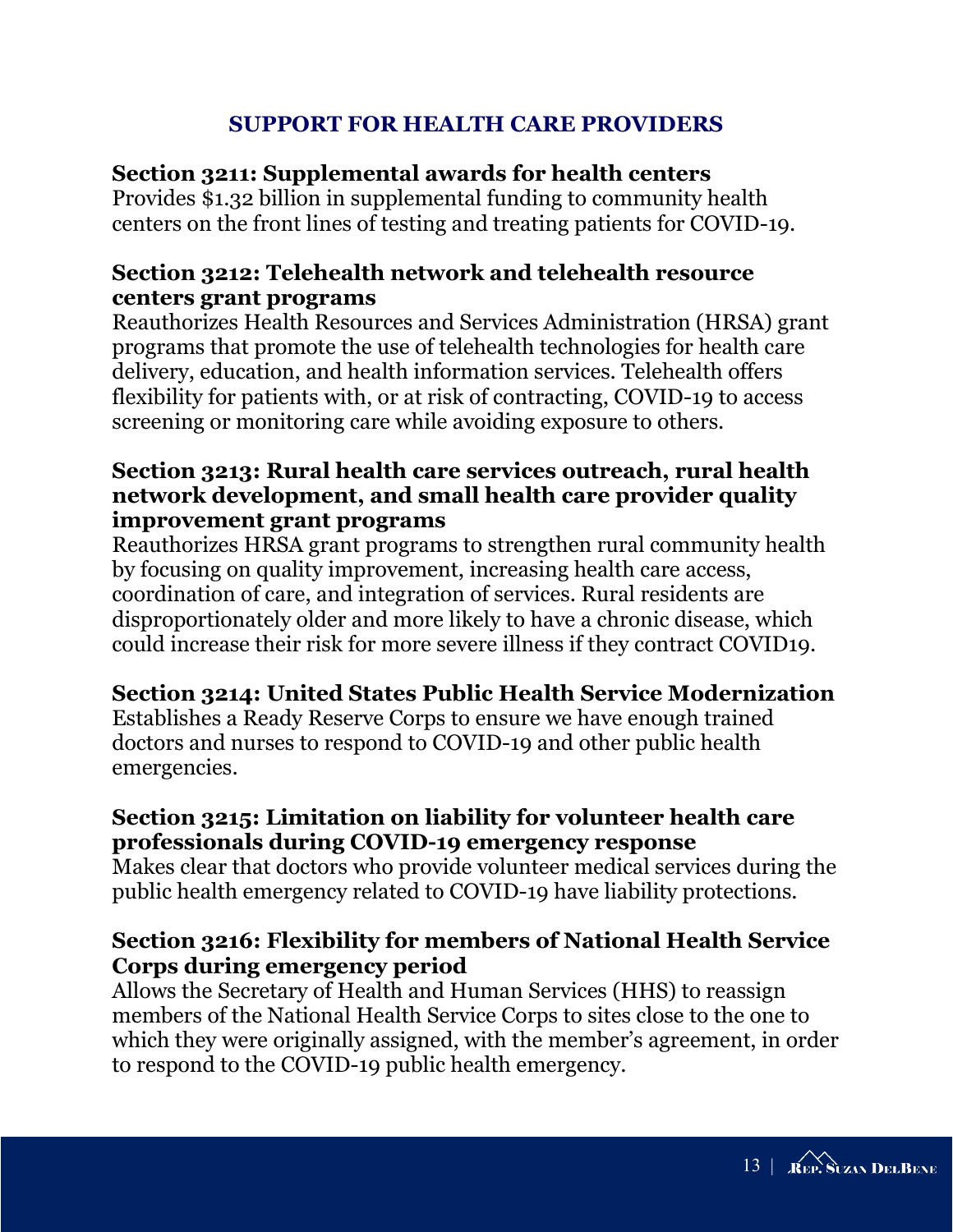## **MEDICARE ENHANCEMENTS**

#### **Section 3801: Extension of Physician Work Geographic Index Floor**

This section would increase payments for the work component of physician fees in areas where labor cost is determined to be lower than the national average through December 1, 2020.

#### **Section 3802: Extension of Funding for Quality Measure Endorsement and Selection**

This section would provide funding for HHS to contract with a consensusbased entity, e.g., the National Quality Forum (NQF), to carry out duties related to quality measurement and performance improvement through November 30, 2020.

#### **Section 3803: Extension of Funding Outreach and Assistance for Low-Income Programs**

This section would extend funding for beneficiary outreach and counseling related to low-income programs through November 30, 2020.

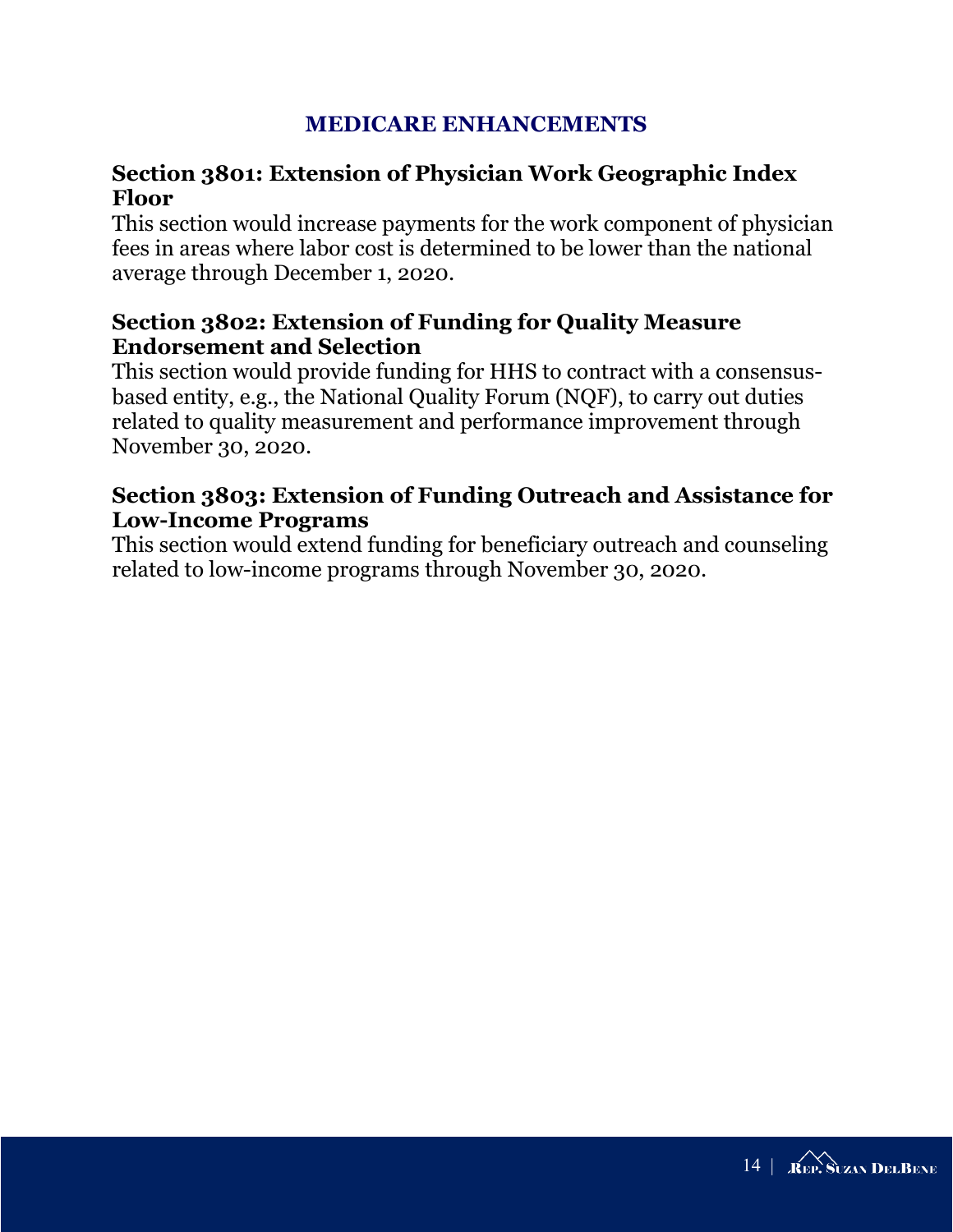#### **MEDICAID ENHANCEMENTS**

#### **Section 3811: Extension of Money Follows the Person Demonstration Program**

This section would extend the Medicaid Money Follows the Person demonstration that helps patients transition from the nursing home to the home setting through November 30, 2020.

#### **Section 3812: Extension of Spousal Impoverishment Protections**

This section would extend the Medicaid spousal impoverishment protections program through November 30, 2020 to help a spouse of an individual who qualifies for nursing home care to live at home in the community.

#### **Section 3813: Delay of Disproportionate Share Hospital Reductions**

The section would delay scheduled reductions in Medicaid disproportionate share hospital payments through November 30, 2020.

#### **Section 3814: Extension and Expansion of Community Mental Health Services Demonstration**

This section would extend the Medicaid Community Mental Health Services demonstration that provides coordinated care to patients with mental health and substance use disorders, through November 30, 2020. It would also expand the demonstration to two additional states.

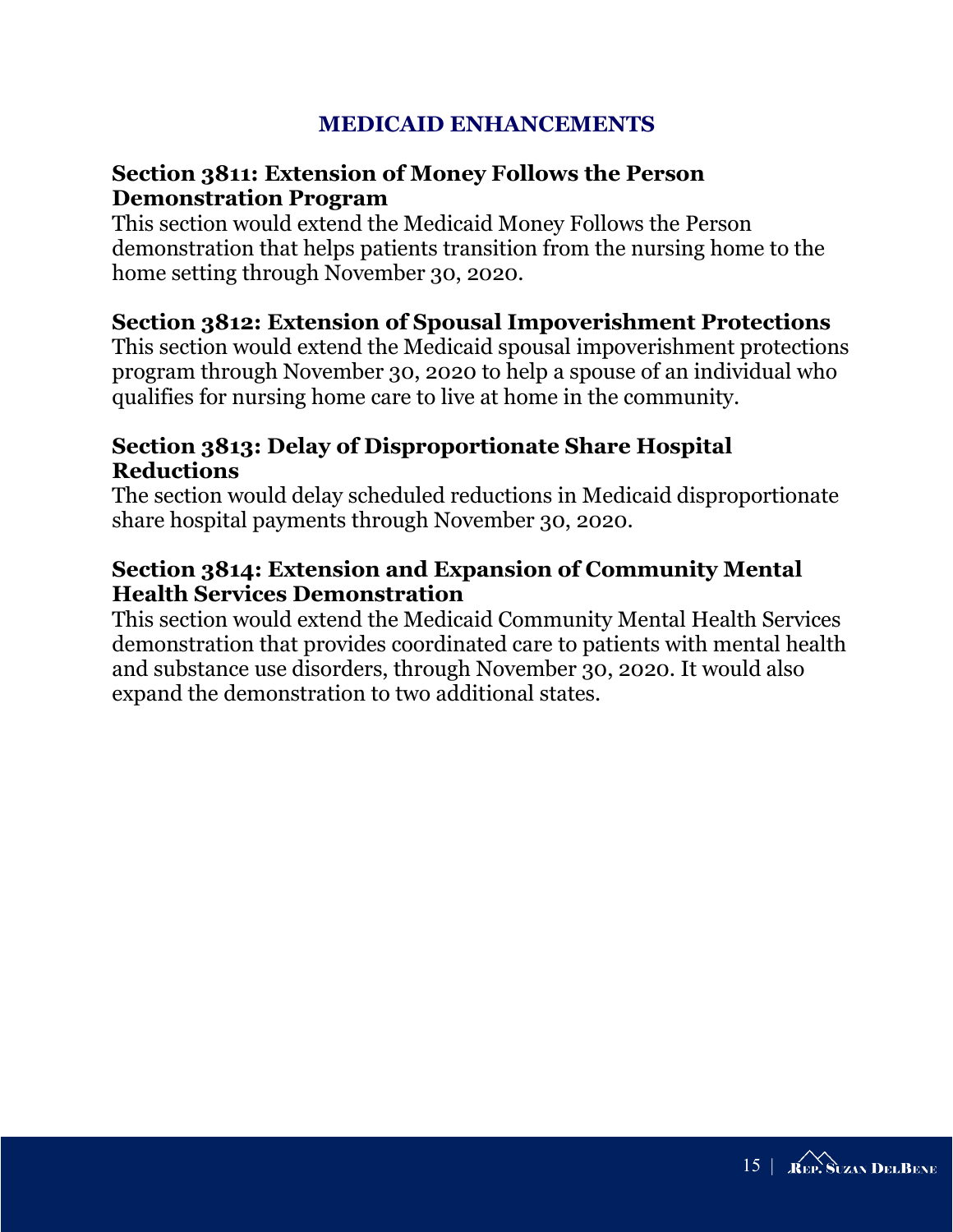# **MISCELLANEOUS HEALTH CARE PROVISIONS**

#### **Section 3221: Confidentiality and disclosure of records relating to substance use disorder**

Allows for additional care coordination by aligning the 42 CFR Part 2 regulations, which govern the confidentiality and sharing of substance use disorder treatment records, with Health Insurance Portability and Accountability Act (HIPAA), with initial patient consent.

#### **Section 3222: Nutrition services**

Waives nutrition requirements for Older Americans Act (OAA) meal programs during the public health emergency related to COVID-19 to ensure seniors can get meals in case certain food options are not available.

#### **Section 3223: Continuity of service and opportunities for participants in community service activities under title V of the Older Americans Act of 1965**

Allows the Secretary of Labor to extend older adults' participation in community service projects under OAA and make administrative adjustments to facilitate their continued employment under the program.

#### **Section 3224: Guidance on protected health information**

Requires the Department of Health and Human Services (HHS) to issue guidance on what is allowed to be shared of patient record during the public health emergency related to COVID-19.

#### **Section 3225: Reauthorization of healthy start program**

Reauthorizes Healthy Start, which is a program that provides grants to improve access to services for women and their families, who may need additional support during the public health emergency related to COVID-19. Section 3226. Importance of the blood supply. Directs the Secretary of HHS to carry out an initiative to improve awareness of the importance and safety of blood donation and the continued need for blood donations during the COVID-19 public health emergency.

#### **Section 3824: Extension of the Temporary Assistance for Needy Families Program and Related Programs**

This section extends TANF and related programs through November 30, 2020.

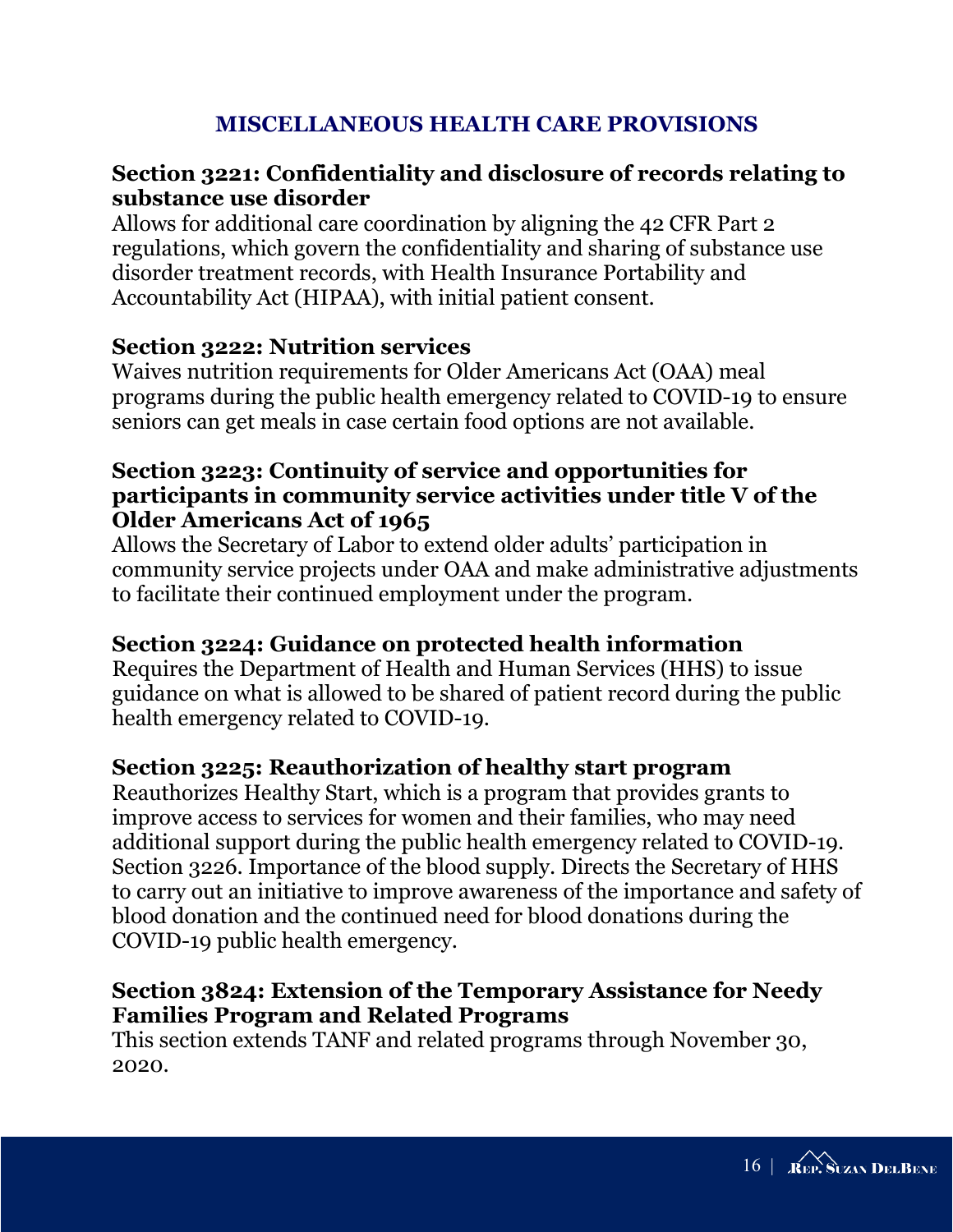## **PUBLIC HEALTH PROVISIONS**

#### **Section 3831: Extension for community health centers, the National Health Services Corps, and teaching health centers that operate GME programs**

Extends mandatory funding for community health centers, the National Health Service Corps, and the Teaching Health Center Graduate Medical Education Program at current levels through November 30, 2020.

#### **Section 3832: Diabetes programs**

Extends mandatory funding for the Special Diabetes Program for Type I Diabetes and the Special Diabetes Program for Indians at current levels through November 30, 2020.

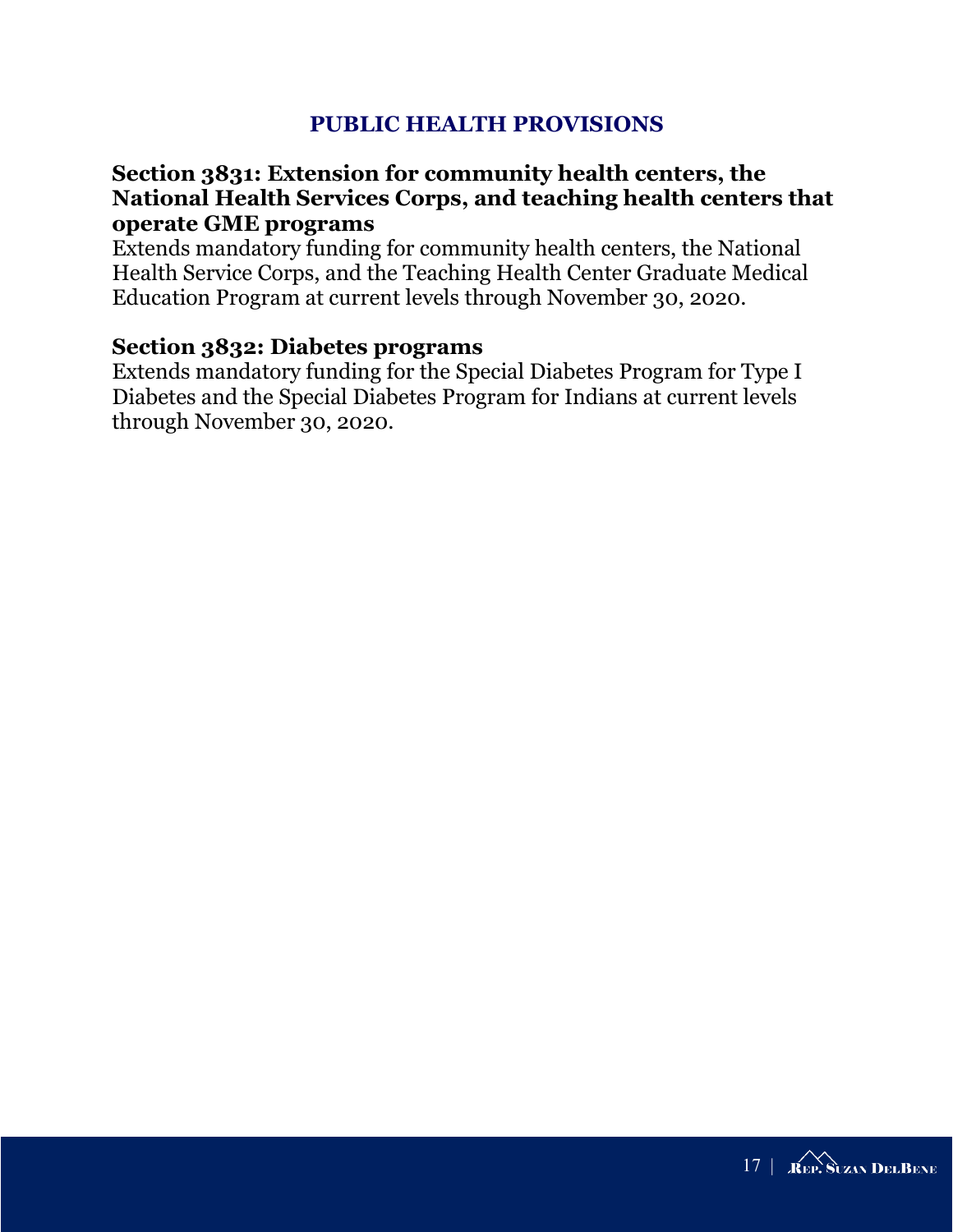#### **INNOVATION**

#### **Section 3301: Removing the cap on OTA for public health emergencies**

Allows the Biomedical Advanced Research and Development Authority (BARDA) to more easily partner with private sector on research and development, which includes helping to scale up manufacturing as appropriate, by removing the cap on other transaction authority (OTA) during a public health emergency.

## **Section 3302: Priority zoonotic animal drugs**

Provides Breakthrough Therapy designations for animal drugs that can prevent human diseases – i.e. speed up the development of drugs to treat animals to help prevent animal to-human transmission, which is suspected to have occurred with outbreak of novel coronavirus, leading to the SARS-CoV-2 pandemic.

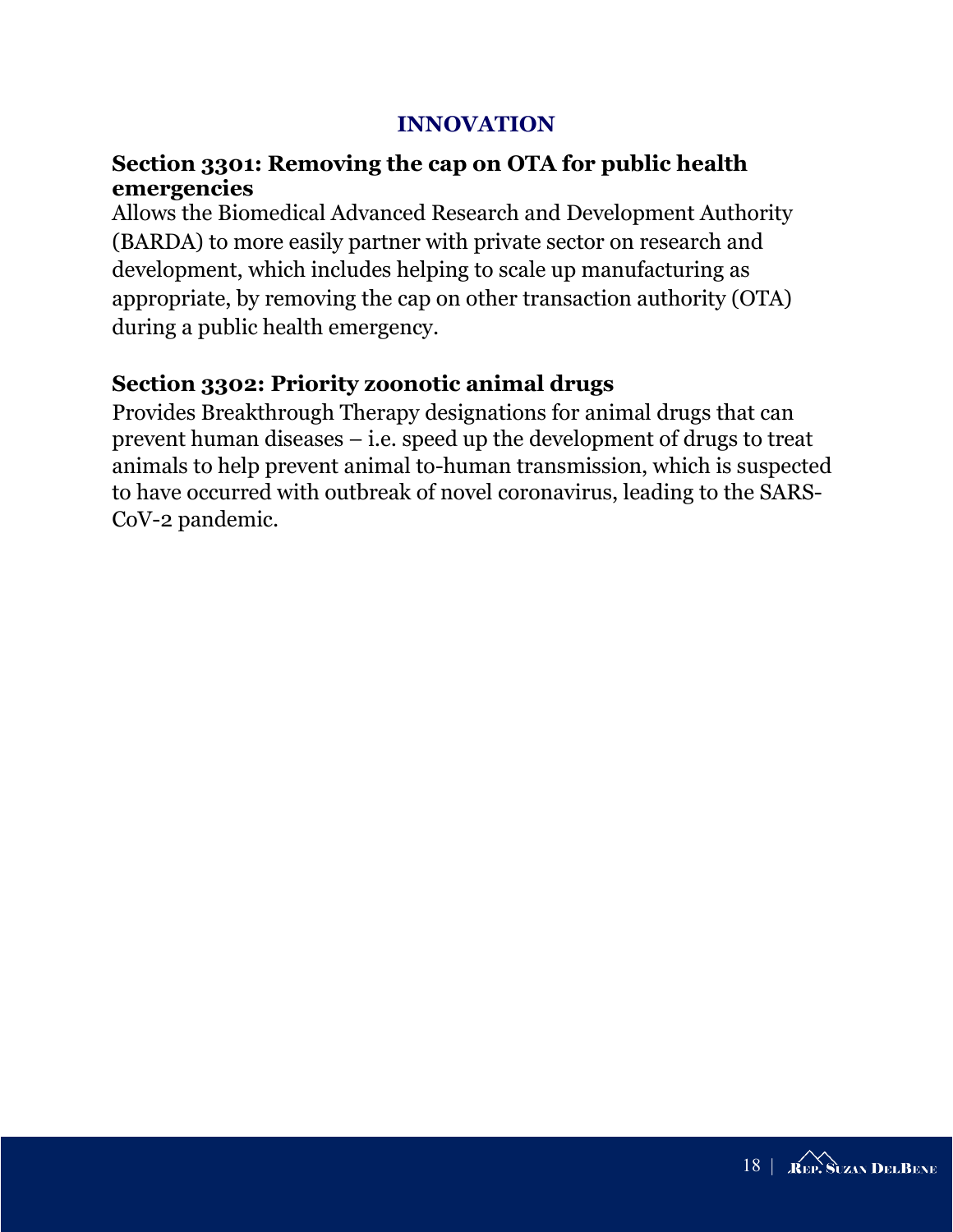# **HEALTH CAR WORKFORCE PROVISIONS**

## **Section 3401: Reauthorization of health professions workforce programs**

Reauthorizes and updates Title VII of the Public Health Service Act (PHSA), which pertains to programs to support clinician training and faculty development, including the training of practitioners in family medicine, general internal medicine, geriatrics, pediatrics, and other medical specialties.

# **Section 3402: Health workforce coordination**

Directs the Secretary of HHS to develop a comprehensive and coordinated plan for health workforce programs, which may include performance measures and the identification of gaps between the outcomes of such programs and relevant workforce projection needs.

# **Section 3403: Education and training relating to geriatrics**

Reauthorizes and updates Title VII of the Public Health Service Act (PHSA), which pertains to programs to support clinician training and faculty development, including the training of practitioners in family medicine, general internal medicine, geriatrics, pediatrics, and other medical specialties.

Directs the Secretary of HHS to develop a comprehensive and coordinated plan for health workforce programs, which may include performance measures and the identification of gaps between the outcomes of such programs and relevant workforce projection needs.

Title VII programs strengthen the health professions workforce to better meet the health care needs of certain populations, such as older individuals and those with chronic diseases, who could be at increased risk of contracting COVID-19.

## **Section 3404: Nursing workforce development**

Reauthorizes and updates Title VIII of the PHSA, which pertains to nurse workforce training programs. Updates reporting requirements to include information on the extent to which Title VIII programs meet the goals and performance measures for such activities, and the extent to which HHS coordinates with other Federal departments on related programs. Permits Nurse Corps loan repayment beneficiaries to serve at private institutions

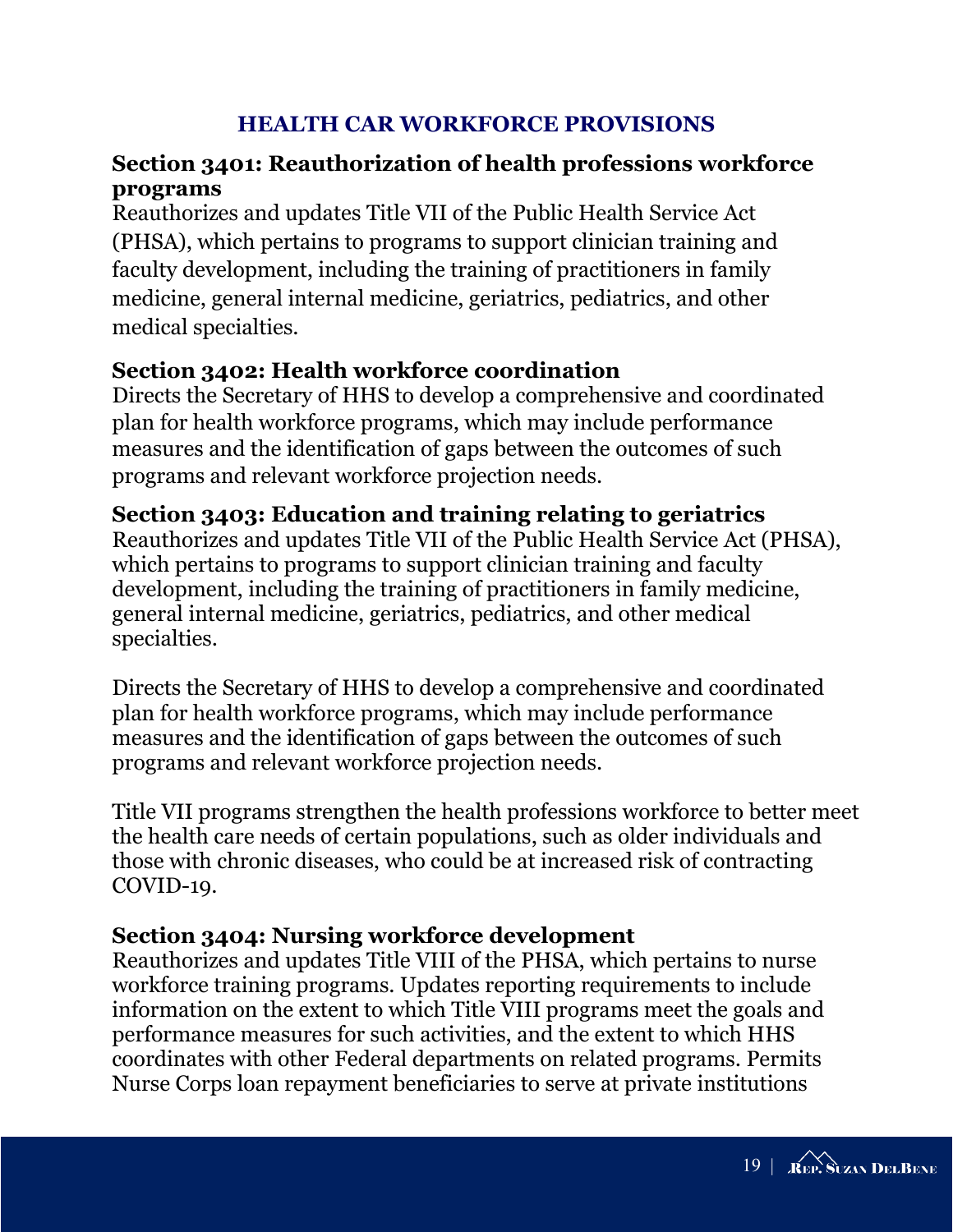under certain circumstances. Title VIII programs help to address current and emerging health care challenges by supporting the development of a robust nursing workforce, as nurses are critical in responding to the COVID-19 pandemic and future public health emergencies.

#### **Section 2103: Emergency Unemployment Relief for Governmental Entities and Nonprofit Organizations**

This section provides payment to states to reimburse nonprofits, government agencies, and Indian tribes for half of the costs they incur through December 31, 2020 to pay unemployment benefits.

# **Section 2201: 2020 recovery rebates for individuals**

All U.S. residents with adjusted gross income up to \$75,000 (\$150,000 married), who are not a dependent of another taxpayer and have a work eligible social security number, are eligible for the full \$1,200 (\$2,400 married) rebate. In addition, they are eligible for an additional \$500 per child. This is true even for those who have no income, as well as those whose income comes entirely from non-taxable means-tested benefit programs, such as SSI benefits.

For the vast majority of Americans, no action on their part will be required in order to receive a rebate check as IRS will use a taxpayer's 2019 tax return if filed, or in the alternative their 2018 return. This includes many low-income individuals who file a tax return in order to take advantage of the refundable Earned Income Tax Credit and Child Tax Credit. The rebate amount is reduced by \$5 for each \$100 that a taxpayer's income exceeds the phase-out threshold. The amount is completely phased-out for single filers with incomes exceeding \$99,000, \$146,500 for head of household filers with one child, and \$198,000 for joint filers with no children.

Section 2202. Special rules for use of retirement funds Consistent with previous disaster-related relief, the provision waives the 10-percent early withdrawal penalty for distributions up to \$100,000 from qualified retirement accounts for coronavirus-related purposes made on or after January 1, 2020. In addition, income attributable to such distributions would be subject to tax over three years, and the taxpayer may recontribute the funds to an eligible retirement plan within three years without regard to that year's cap on contributions. Further, the provision provides flexibility for loans from certain retirement plans for coronavirus-related relief.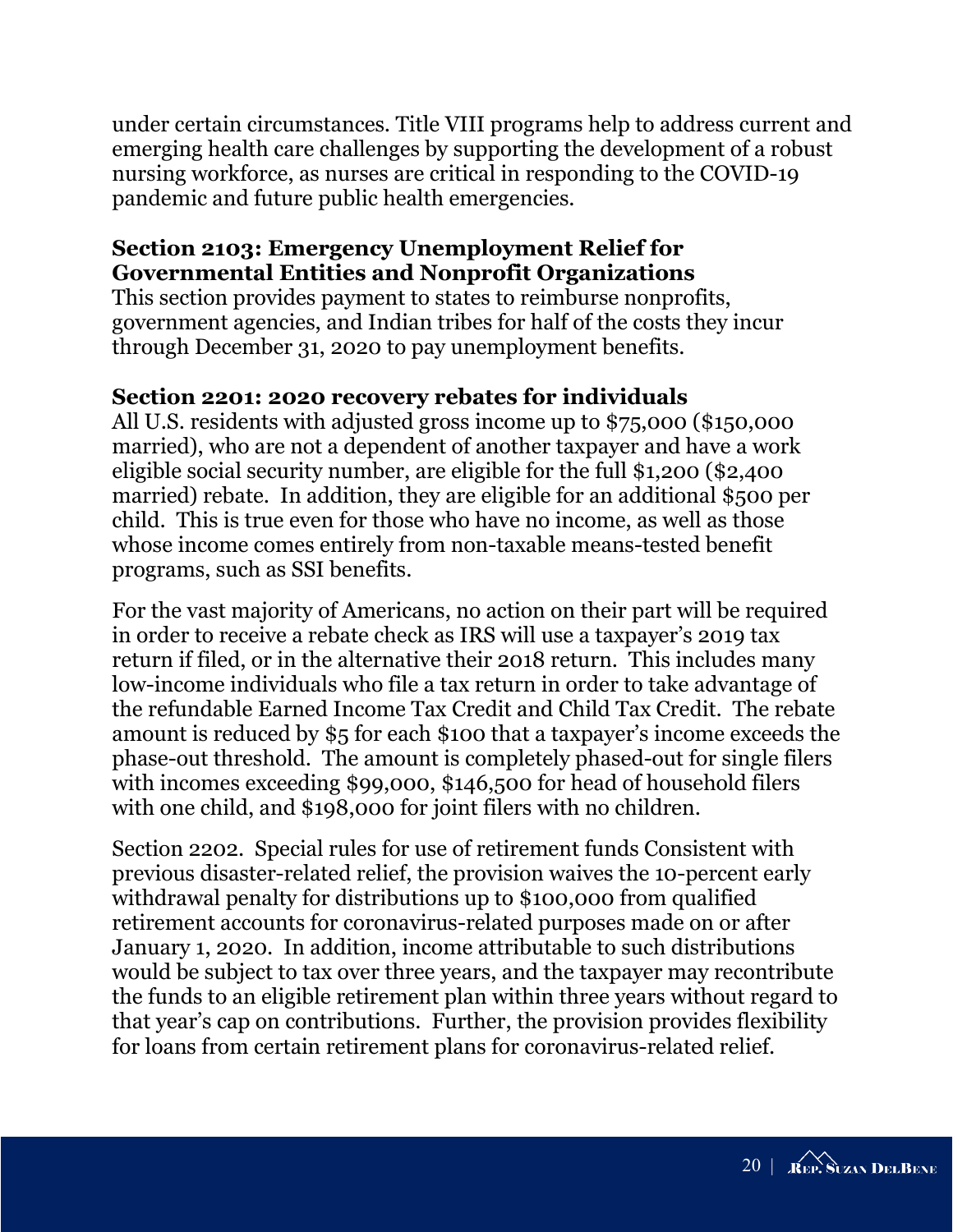A coronavirus-related distribution is a one made to an individual: (1) who is diagnosed with COVID-19, (2) whose spouse or dependent is diagnosed with COVID-19, or  $(3)$ 

who experiences adverse financial consequences as a result of being quarantined, furloughed, laid off, having work hours reduced, being unable to work due to lack of child care due to COVID-19, closing or reducing hours of a business owned or operated by the individual due to COVID-19, or other factors as determined by the Treasury Secretary.

# **Section 2203: Temporary waiver of required minimum distribution rules for certain retirement plans and accounts**

The provision waives the required minimum distribution rules for certain defined contribution plans and IRAs for calendar year 2020. This provision provides relief to individuals who would otherwise be required to withdraw funds from such retirement accounts during the economic slowdown due to COVID-19.

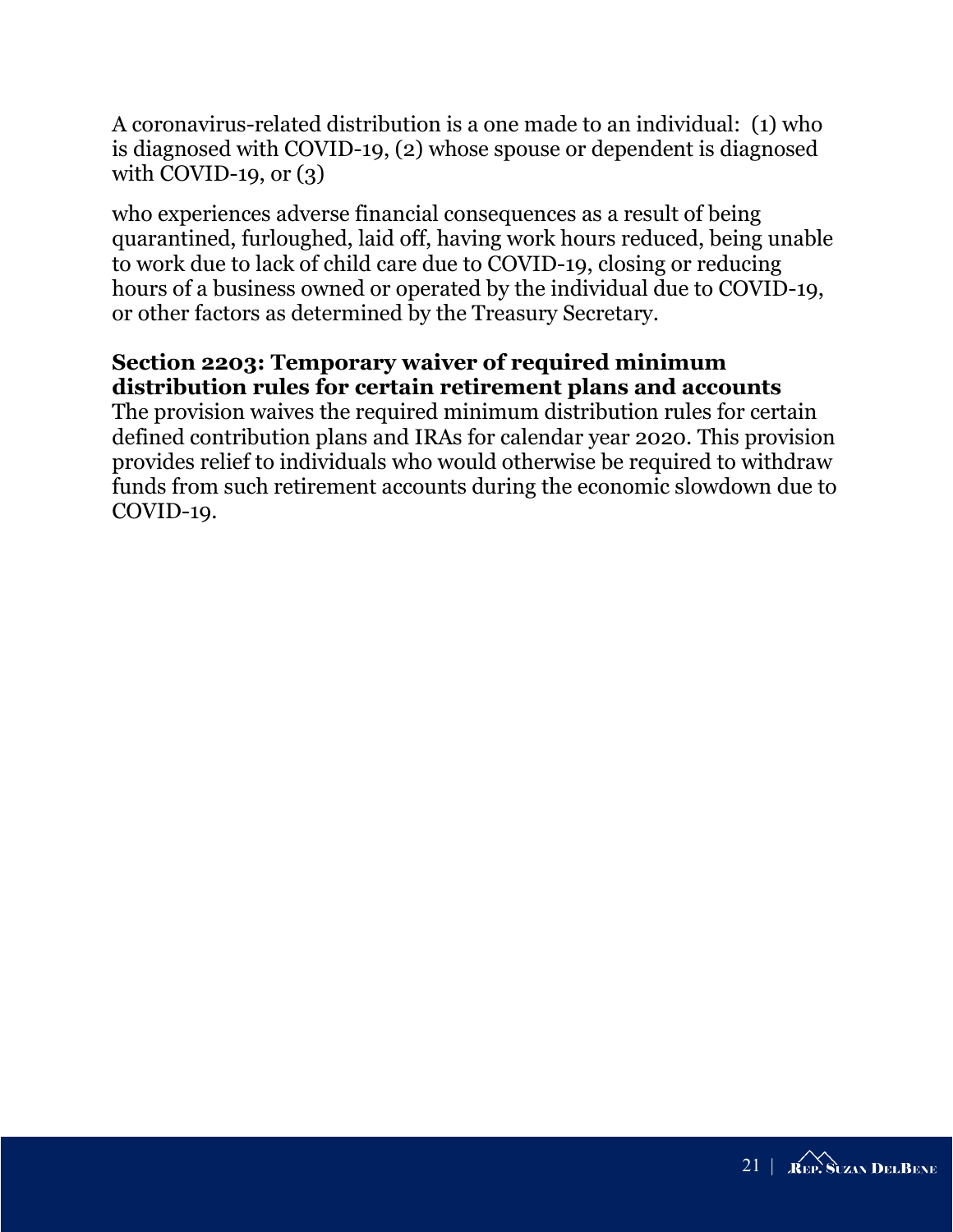## **FREQUENTLY ASKED QUESTONS**

#### **Q: What financial assistance is available for hospitals, health systems and health care providers in the bill?**

- A: One of the primary ways the bill supports our health system is a \$100 billion fund, run through the Public Health and Social Services Emergency Fund (PHSSEF), to cover non-reimbursable expenses attributable to Covid-19. All health care entities that provide health care, diagnoses or testing are eligible for funding. Additional funding mechanisms, such as Medicare payment boosts, support for community health centers and additional appropriated funding, are discussed in more detail below.
- **Q: What is the process and criteria for hospitals, health systems and health care providers to receive the PHSSEF funding?**
- A: The \$100 billion PHSSEF fund is designed to be immediately responsive to needs. HHS is instructed to review applications and make payments on a rolling basis, in order to get money into the health system as quickly as possible. This is in contrast to a more traditional competitive grant process, under which HHS would solicit applications by a certain deadline and review all applications together – a process that would take considerably more time. HHS will instead release the funds to health care entities on a rolling basis as qualified applications are received. As such, HHS is given significant flexibility in determining how the funds are allocated, as opposed to operating under a mandated formula or process for awarding the funds. This is to ensure that the funding is nimble enough to meet all needs and that the fund disperses money fast enough to help struggling entities. The Secretary is expected to release guidance on the application process shortly, and Congress will continue to work with the Administration to ensure that the funding and application process works as intended.

#### **Q: What expenses qualify for funding?**

A: All non-reimbursable expenses attributable to Covid-19 qualify for funding. Examples include building or retrofitting new ICUs, increased staffing or training, personal protective equipment, the building of temporary structures and more. Forgone revenue from cancelled procedures, which has put significant strain on the health care system, is also a qualified expense. It is important to note that this fund can only be used for non-reimbursable expenses. Any expenses reimbursed or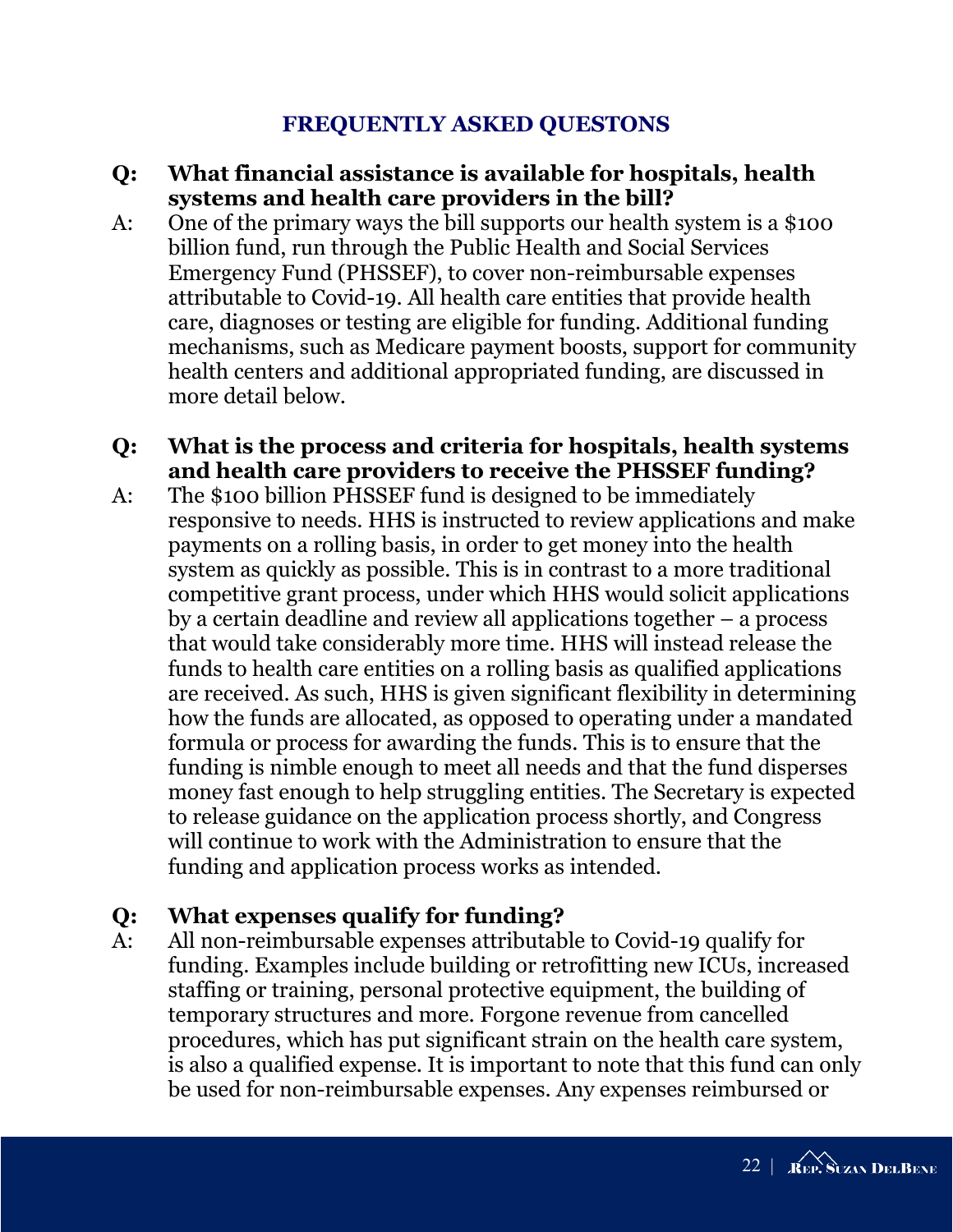obligated to be reimbursed by insurance or other mechanisms are not eligible. The bill instructs the Secretary to establish a reconciliation process under which payments will have to be returned to the fund if other sources provide reimbursement for expenses.

- **Q: Can health care entities access funds under the PHSSEF if they are also eligible for funding from another government program?**
- A: Yes. The language states that the funds may not be used for expenses or losses that have been reimbursed from other sources or that other sources are obligated to reimburse. Even if qualified expenses are eligible for reimbursement from another mechanism, an entity may still apply for funding from the PHSSEF fund while simultaneously applying for funding from other sources. However, should the entity subsequently receive reimbursement for expenses from any other source after receiving funding for the same expenses from the PHSSEF fund, the entity will be required to re-pay the funding it received from the PHSSEF fund. This same principal also applies to the new SBA7(a) loans Paycheck Protection Program forgivable loans, the SBA's Economic Injury Disaster Loan (EIDL) Program, and the new EIDL Emergency Grant Program..

#### **Q: What is the process for hospitals, health systems and health care providers to apply for and receive funding under the 7(a) SBA Paycheck Protection Program?**

A: Small businesses and 501(c)(3) non-profit organizations, including hospitals, health systems, and health care providers, are eligible to apply for the Small Business Administration's Paycheck Protection Program. Through this program, a small business or organization can apply to an SBA-approved lender for a loan of up to 250% of your average monthly payroll costs to cover eight weeks of payroll as well as help with other expenses like rent, mortgage payments, and utilities. This loan can be forgiven based on maintaining employee and salary levels. For any portion of the loan that is not forgiven, the terms include a maximum term of 10 years, a maximum interest rate of 4 percent. Small businesses and organizations will be able to apply if they were harmed by COVID-19 between February 15, 2020 and June 30, 2020. To be eligible, small businesses and  $501(c)(3)$  non-profit organizations must have fewer than 500 employees, or more if SBA's size standards for the non-profit allows. This program is retroactive to February 15,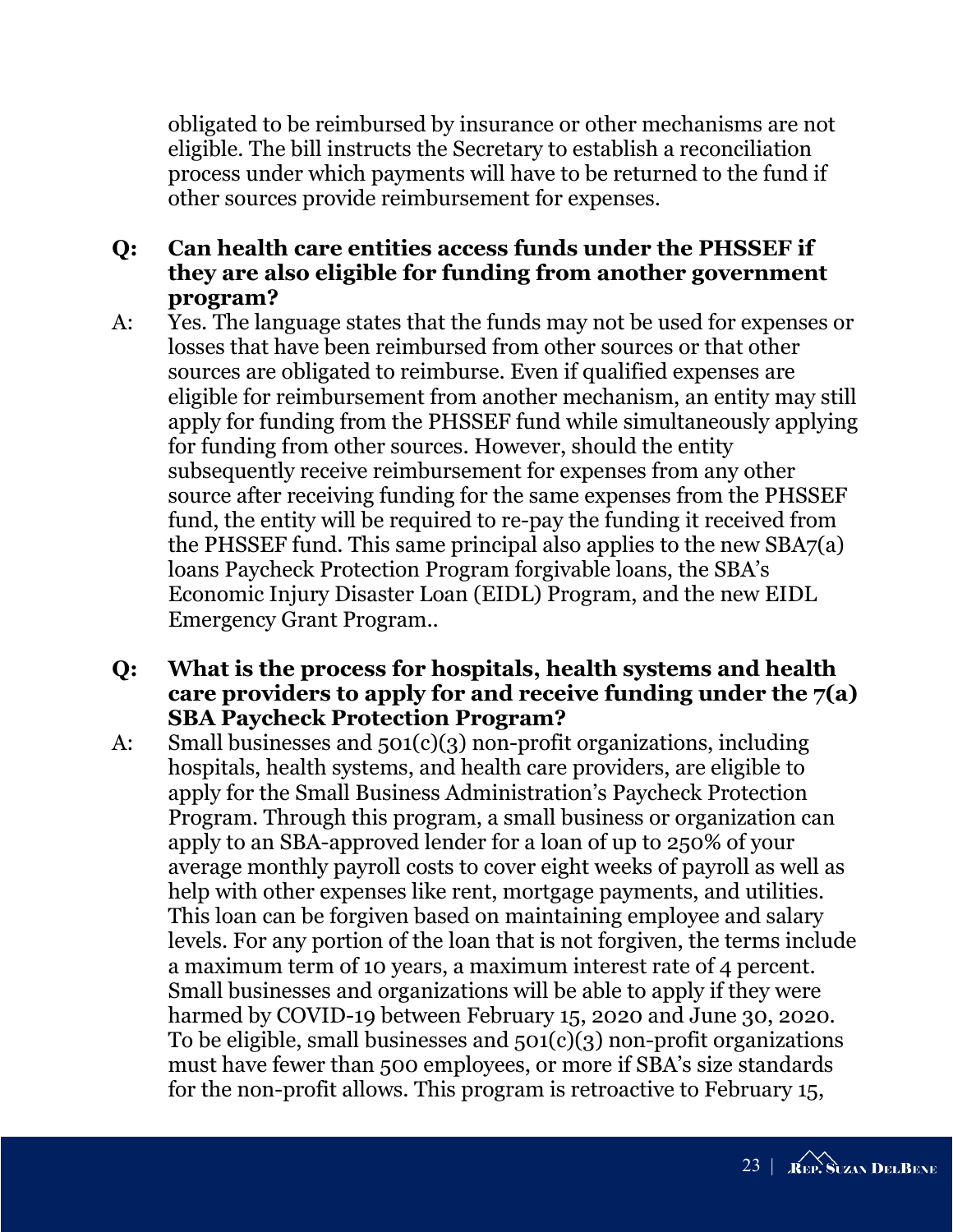2020, in order to help bring workers who may have already been laid off back onto payrolls. Loans are available through June 30, 2020.

# **Q: What support is included for community health centers?**

A: The Coronavirus Aid, Relief, and Economic Security Act provides \$1.32 billion in supplemental funding for community health centers (CHCS), which are on the front lines in addressing COVID-19 in underserved communities across the country. This funding is in addition to the \$100 million distributed by the Health Resources and Services Administration (HRSA) to CHCs on March 24th. Community Health Centers can also access the PHSEFF fund.

#### **Q: If I have private insurance, will I have to pay for a coronavirus test?**

A: The Families First Coronavirus Act required that all private insurance plans cover coronavirus testing without deductibles, coinsurance, or copays. That bill also prohibited plans from using tools like prior authorization to limit access to testing. The CARES Act makes a technical correction to ensure that the policy covers all tests that meet the appropriate standards. Insurers also have to cover fees for visits to the ER, an urgent care center, or a doctor's office associated with getting a test without cost sharing.

## **Q: If I have private insurance, how does this bill affect the cost of a vaccine when one becomes available?**

A: The Affordable Care Act required that preventive services and vaccines be covered by private insurance without cost-sharing. Normally, these services and vaccines are covered starting on the first day of the plan year beginning after they get a favorable rating or recommendation from the United States Preventive Services Task Force or the Advisory Committee on Immunization Practices. This section requires that coverage without cost sharing begin fifteen days after getting a favorable rating or recommendation.

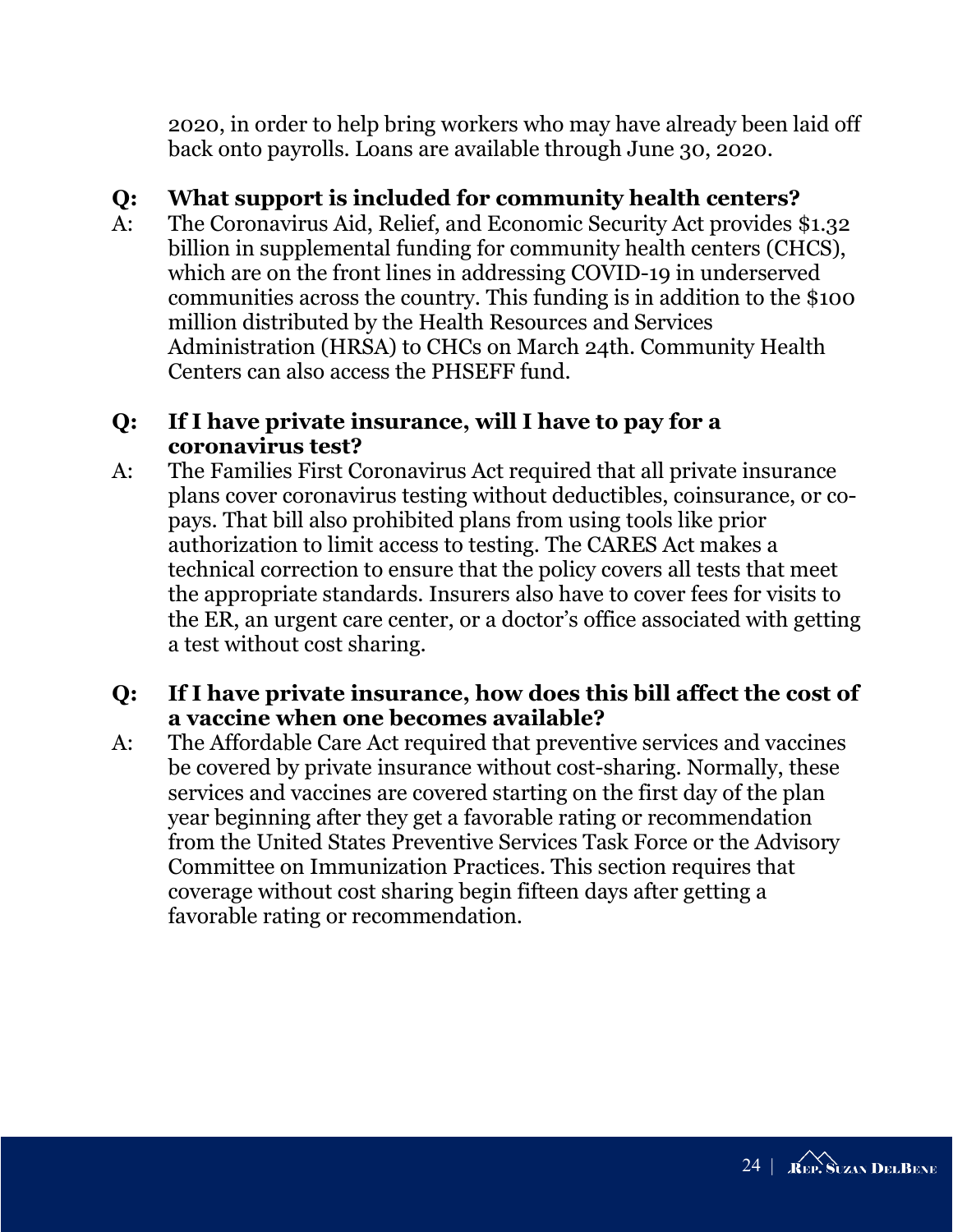# *Medicare*

#### **Q: How does this bill increase access to telehealth services for seniors and other Medicare beneficiaries?**

- A: The CARES Act gives the Secretary of Health and Human Services (HHS) broad authority to allow more health care providers to provide telehealth services to Medicare beneficiaries, including in the beneficiaries' homes to avoid potential exposure to COVID-19, and provide more flexibility in terms of how those telehealth services can be provided. Once enacted into law, the HHS Secretary must put out guidance explaining how this expanded waiver authority will be used to increase access to telehealth services for seniors and other Medicare beneficiaries.
- **Q: I've heard from Federally Qualified Health Centers (FQHCs) (including Community Health Centers (CHCs)) and Rural Health Clinics (RHCs) that the Administration won't allow them to use telehealth and get paid. Does this bill help those providers deliver care via telehealth?**
- A: Yes. The CARES Act requires the HHS Secretary to provide Medicare payment to FQHCs (including CHCs) and RHCs for telehealth services provided to seniors and other Medicare beneficiaries, including in the beneficiaries' homes to avoid potential exposure to COVID-19, during the COVID-19 public health emergency. Medicare would be required to pay the FQHC or RHC at rates similar to those for telehealth services provided from a doctor's office. Costs associated with those telehealth services would not affect the prospective payment system for FQHCs or the all-inclusive rates for RHCs.

#### **Q: How does this bill help clinical laboratories when it comes to Medicare?**

A: The CARES Act prevents scheduled Medicare payment cuts for clinical diagnostic laboratory tests furnished to Medicare beneficiaries in 2021. It also delays by one year—until 2022—the upcoming reporting period during which laboratories are required to report private payor data.

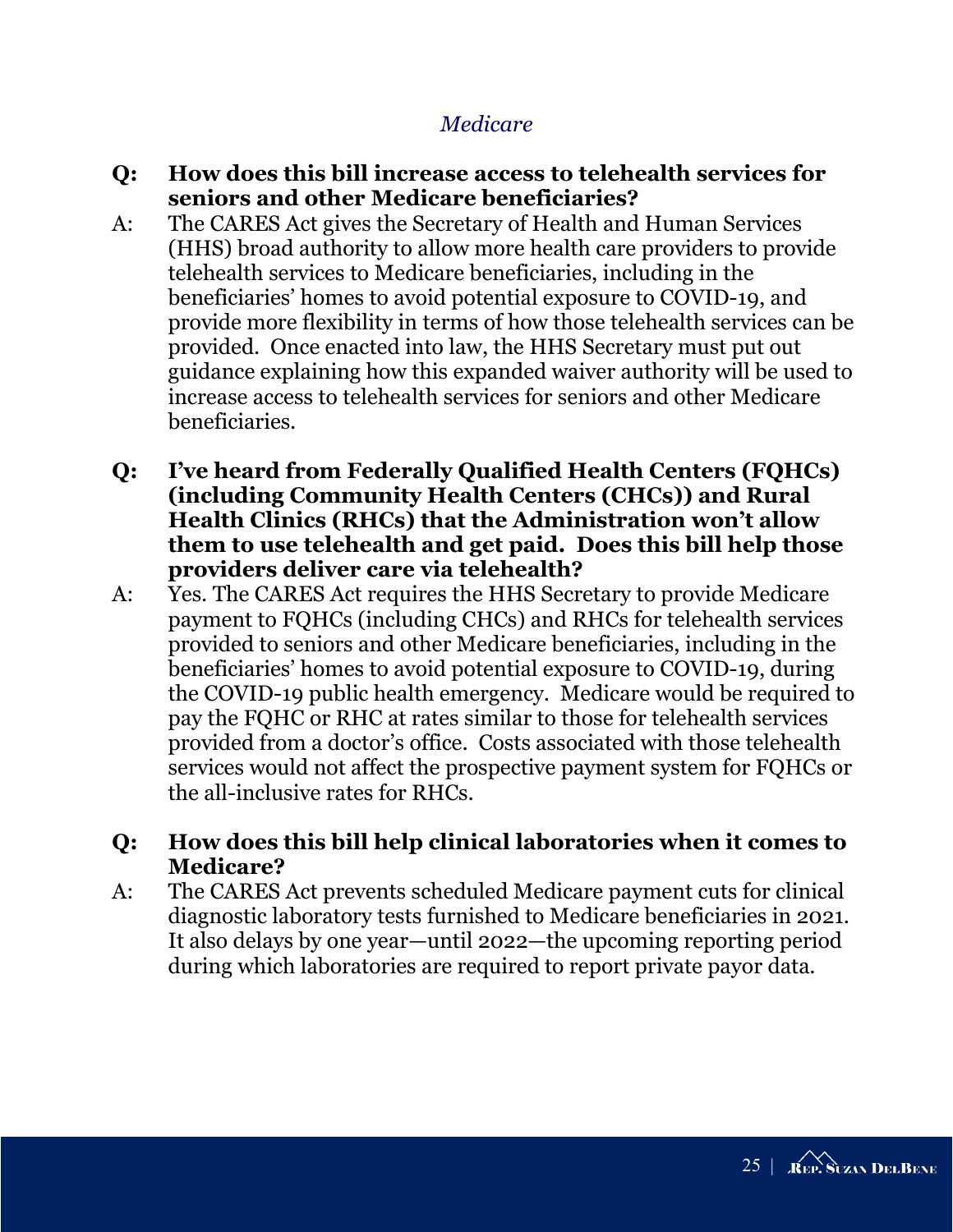- **Q: How much will patients have to pay for the COVID-19 vaccine once it becomes available?**
- A: The CARES Act ensures that the vaccine itself and its administration is free to beneficiaries with Medicare Part B and those with Medicare Advantage who receive the vaccine from an in-network provider.

Additionally, the Families First Coronavirus Act required that all private insurance plans cover coronavirus testing without deductibles, coinsurance, or co-pays. That bill also prohibited plans from using tools like prior authorization to limit access to testing. The CARES Act makes a technical correction to ensure that the policy covers all tests that meet the appropriate standards. Insurers also have to cover fees for visits to the ER, an urgent care center, or a doctor's office associated with getting a test without cost sharing.

The Affordable Care Act required that preventive services and vaccines be covered by private insurance without cost-sharing. Normally, these services and vaccines are covered starting on the first day of the plan year beginning after they get a favorable rating or recommendation from the United States Preventive Services Task Force or the Advisory Committee on Immunization Practices. This section requires that coverage without cost sharing begin fifteen days after getting a favorable rating or recommendation.

- **Q: How will seniors access the medications they need while also being told it's better to stay at home?**
- A: In the past, Medicare drug plans only let beneficiaries receive a 30 day supply of their prescription. Under the CARES Act, during the COVID-19 Public Health Emergency (PHE) a senior on Medicare can get up to 90 days of a prescription if that is what the doctor prescribed, as long as there are no safety concerns. Medicare drug plans will also allow beneficiaries to fill prescription early for refills up to 90 days, depending on the prescription.
- **Q: Hospitals are facing cash flow challenges due to canceling elective services. Is there anything in this bill to help hospitals stay afloat, even temporarily?**
- A: The COVID-19 emergency has created significant cash flow concerns for many hospitals. Hospitals need reliable and stable cash flow to help them maintain and support their workforce, buy essential supplies,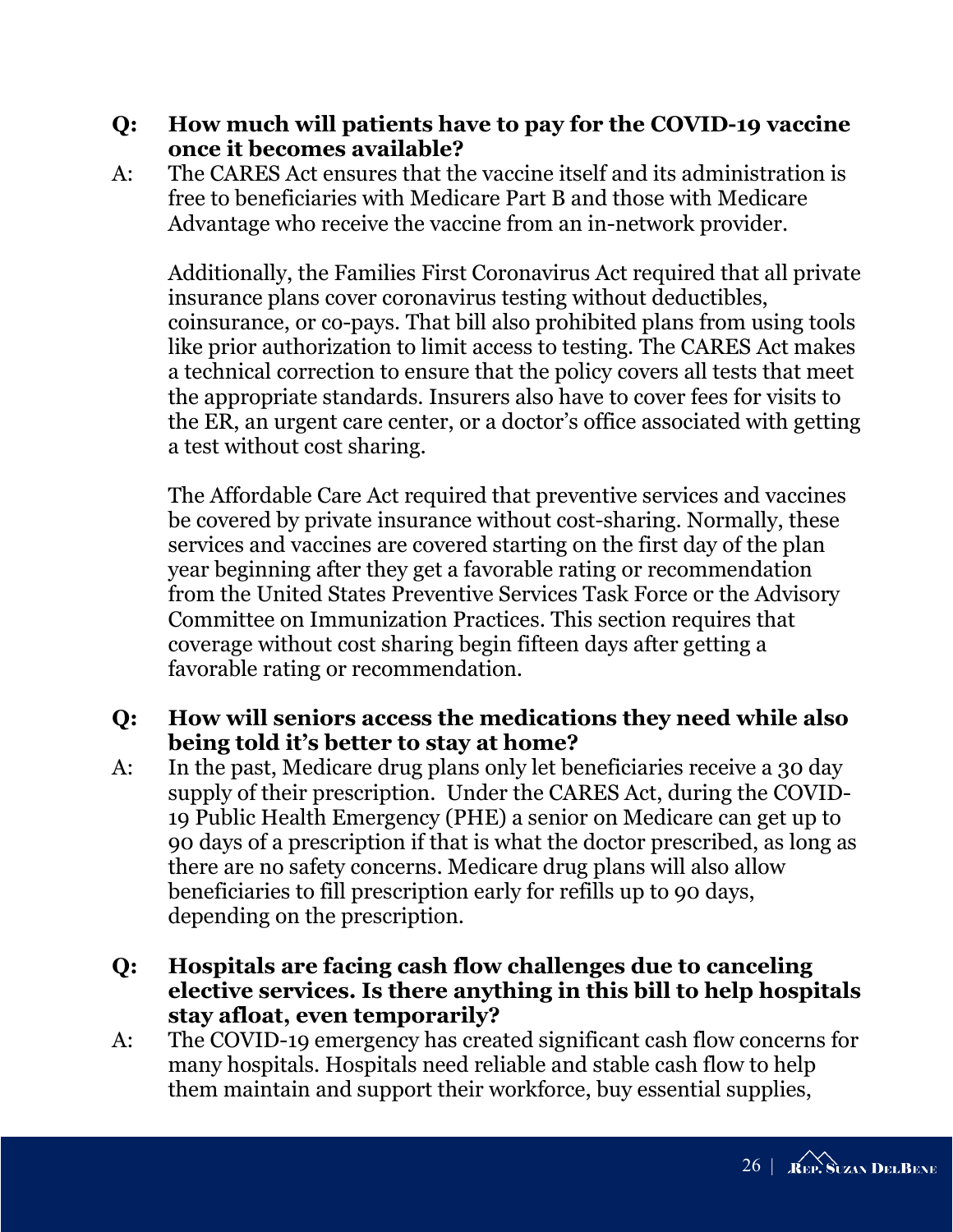create additional infrastructure, and keep their doors open to care for patients. During the COVID-19 public health emergency (PHE), the CARES Act creates the opportunity for hospitals to receive accelerated payments. Specifically, acute care hospitals, critical access hospitals (CAHs), children's hospitals, and prospective payment system-exempt cancer hospitals (PCHs) will be able to request accelerated Medicare payments for inpatient hospital services. This is an expanded set of hospitals compared with the existing accelerated payment program.

Rather than waiting until claims have been processed to issue payment, Medicare will work with qualified and interested hospitals to estimate their upcoming payments and give that money to the hospital in advance. Qualified facilities can request a lump sum or periodic payment reflecting up to six months of Medicare services. Accelerated payments must be repaid to Medicare, however a qualifying hospital would not be required to start paying Medicare back for four months after receiving the first payment. Hospitals would have at least 12 months to complete repayment without paying interest.

Hospitals interested in receiving accelerated payments should contact their Medicare Administrative Contractor (MAC).

# **Q: Does the bill give additional flexibility for hospice providers?**

A: Yes. In order for a qualified beneficiary to receive hospice benefits, a hospice physician or nurse practitioner must certify their eligibility. Typically, a recertification must be done in person. The CARES Act allows hospice physicians and nurse practitioners to conduct these visits via telehealth for the duration of the PHE.

Many hospitals are concerned that there aren't enough ICU beds to take care of those with COVID-19, and inpatient rehabilitation hospitals (IRF) and long-term care hospitals (LTCH) are trying to help build capacity. However, current rules and regulations won't allow them to take certain patients.

## **Q: What does The CARES Act do to help?**

A: The CARES Act makes changes to both IRFs and LTCHs to provide hospitals with more flexibility when discharging patients in order to maximize bed capacity. It also opens up existing beds at IRFs and LTCHs to increase the availability of post-acute services.

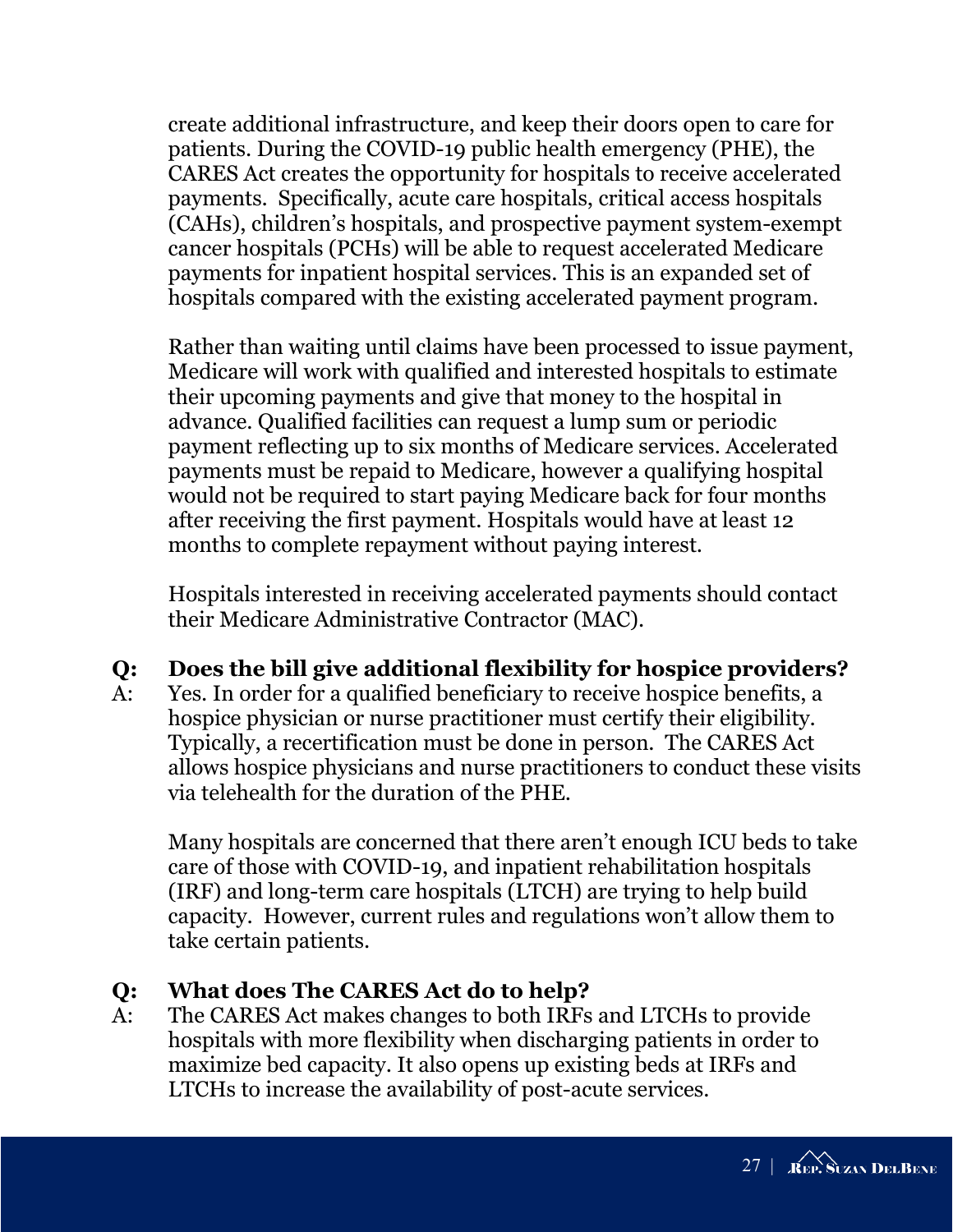Currently, in order to be admitted to an IRF, Medicare patients must be expected to participate in at least three hours of intensive rehabilitation at least five days per week (also known as the "three-hour rule"). The CARES Act waives this requirement so that IRFs have the ability to accept more patients who may otherwise be sent to other post-acute facilities, such as nursing homes.

Patients who are admitted to LTCHs usually must meet certain clinical criteria for an LTCH to receive a higher Medicare payment. If less than half of an LTCH's patients meet these criteria, they are no longer eligible to receive any LTCH payments. The CARES Act waives both of these policies for the duration of the PHE so that LTCHs may accept as many patients as necessary at their LTCH rate, without regard to the clinical criteria. By waiving these criteria, an LTCH will be able to take more patients from an acute care hospital and still get paid.

- **Q: With more patients needing to stay at home, and a growing concern over health care workforce shortages due to COVID-19, how does The CARES Act help those who depend on the home health benefit?**
- A: Under current law, only physicians are able to certify the need for home health services. The CARES Act makes a permanent, statutory change to allow physician assistants, nurse practitioners, and clinical nurse specialists to order home health services for beneficiaries, reducing delays and increasing beneficiary access to care in the safety of their home.

The CARES Act also directs the Secretary of Health and Human Services (HHS) to encourage the use of telecommunications systems, including remote patient monitoring, to deliver home health services consistent with the beneficiary care plan during the COVID-19 emergency period. This allows patients to receive certain home health services without a provider entering their home.

- **Q: Treating patients with COVID-19 is very resource intensive for hospitals. How will Medicare ensure that hospitals are adequately reimbursed for treating COVID-19 patients?**
- A: The CARES Act increases Medicare reimbursement to care for a COVID-19 patient by 20 percent (specifically, the Act increases the